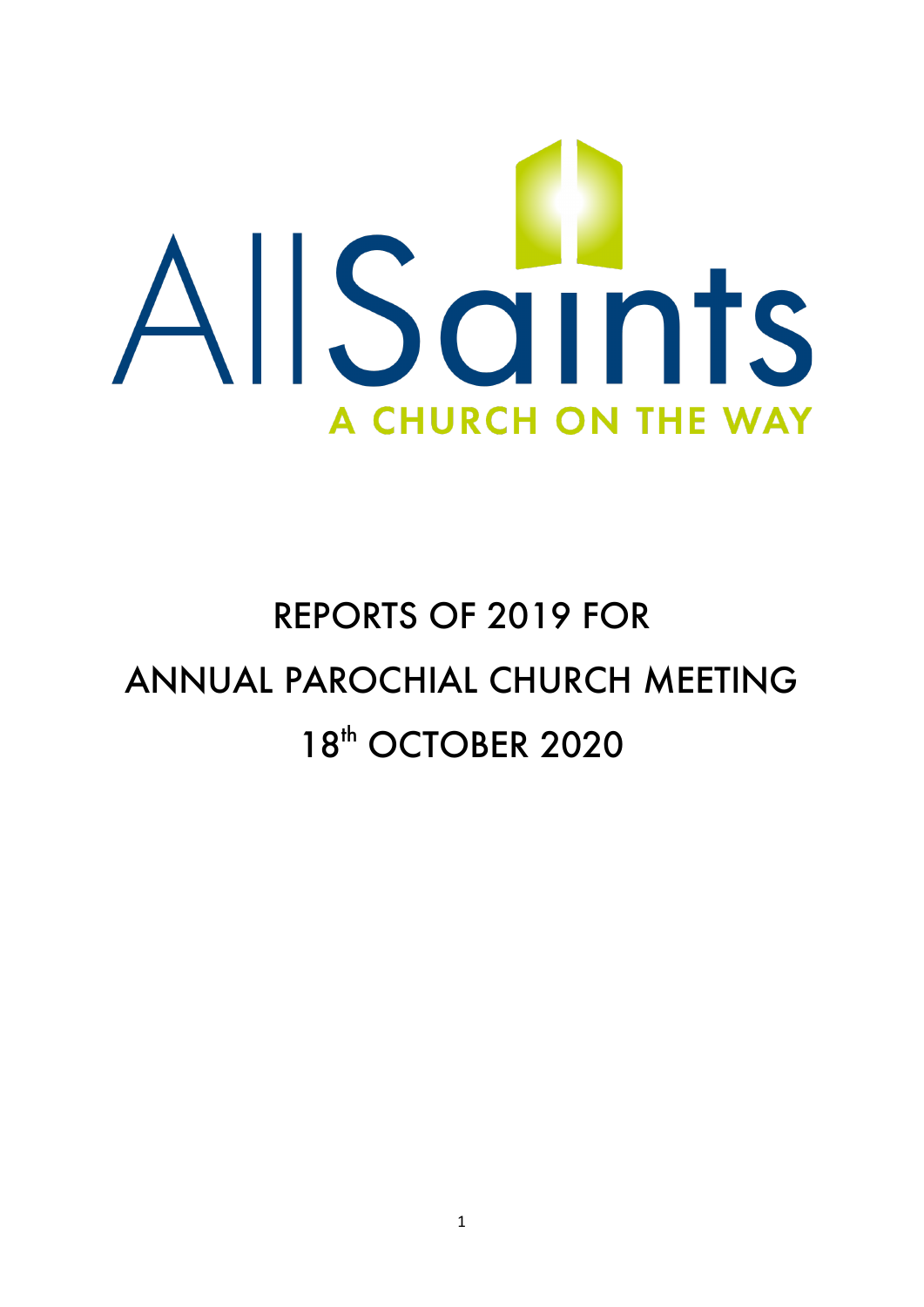In January 2020 the following group leaders were asked to write a report to inform the PCC of their activities during 2019 by answering two questions: What happened in 2019? and What are your hopes for 2020?

| Worship                                        |
|------------------------------------------------|
| <b>Children and Families Ministry</b>          |
| Youth Ministry                                 |
| Enrich                                         |
| <b>Pastoral Care</b>                           |
| <b>Seniors Pastoral Care and Mission</b>       |
| <b>All Saints Centre</b>                       |
| All Saints Church and Community Support Team   |
| <b>Weston Hub</b>                              |
| <b>Mothers Union</b>                           |
| Men's Breakfasts                               |
| <b>Missions Team</b>                           |
| <b>Prayer Ministry</b>                         |
| ROCK (Reimagining our Church for Gods Kingdom) |
| Accessibility                                  |
| More to Life                                   |
| <b>Other Groups</b>                            |
|                                                |

They appear here with a little editing.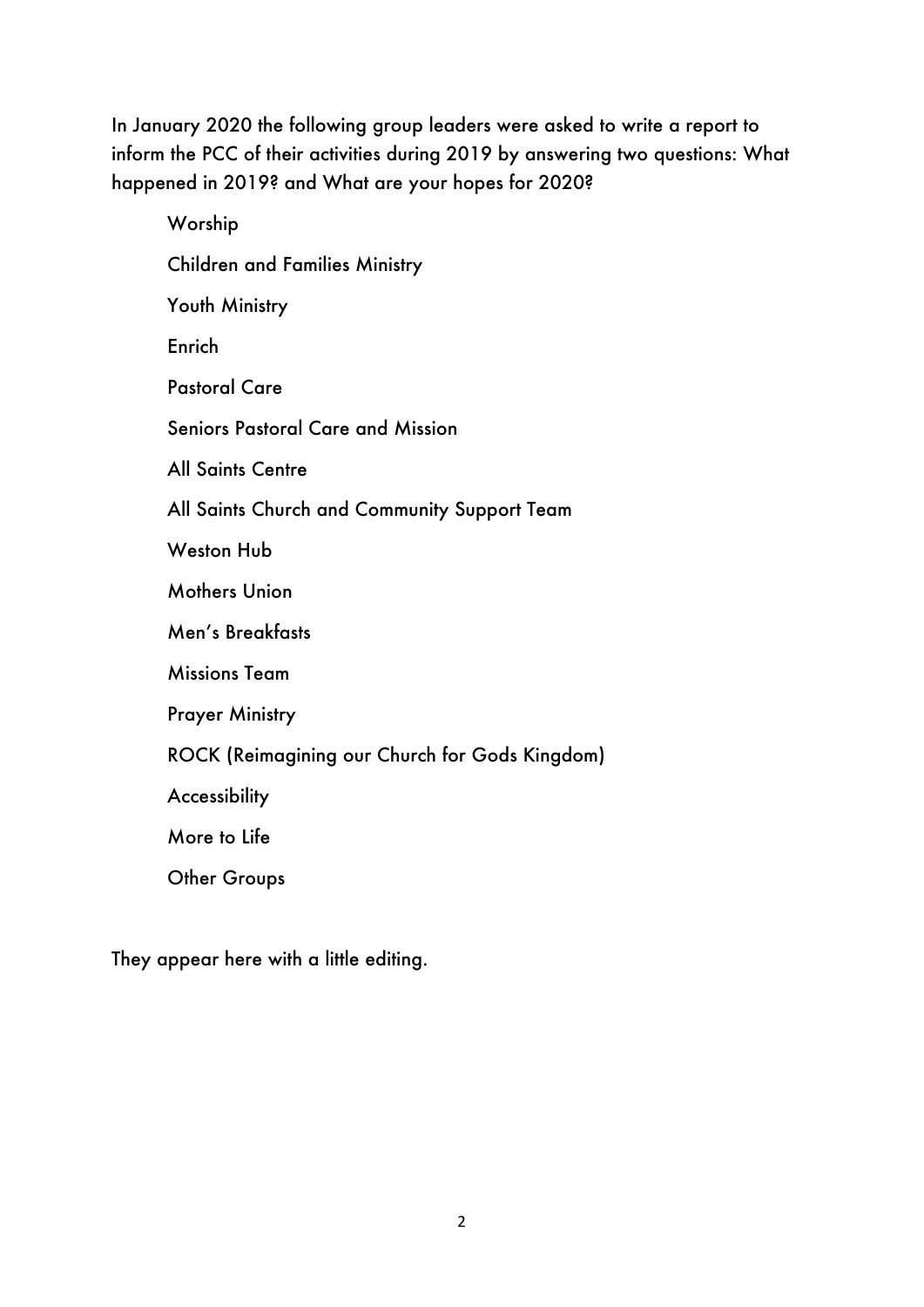## **WORSHIP**

# **What happened in 2019?**

In September 2019 Joe Tomkinson was appointed as Worship Pastor at 16hrs per week.

#### Monthly worship team meetings

Since September 2019, monthly Worship team evenings have been held with an aim of exploring various areas of worship, with all individuals involved in worship in any capacity across the various communities at ASW being invited. Each of the evenings have a focus on sung worship teaching, as well as 'a life of worship teaching', times of worship, prayer, and practical teaching on sound system use, new organisational structures, and fresh expressions of worship. Teaching has been based on topics such as 'why do we worship', 'the heart of worship', 'spirit led worship' 'spontaneity in worship', with the latter two topics demonstrating models of fresh expressions. The feedback from these evenings have been positive from all of those who have attended. The wider vision for these times together is to equip, encourage and grow the worship team in a way which leads each worship team member, and from this each congregation member deeper into a life of worshiping Jesus—Heart, Soul, mind worship.

#### Fresh expressions

With an aim of introducing bringing fresh expressions of worship to ASW, Joe Tomkinson begun a school of worship in September, which has monthly input from various UK worship leaders, and explores a wide variety of worship models, and has included topics of worship team building, culture shaping, spirit led worship, vision setting, mission and leader growth, all of which have begun to influence the work done within ASW worship. Joe from September has also begun co-leading with some individuals who have been interested in leading worship and has been training these individuals on fresh expressions of worship along with foundational training.

Joe Tomkinson has also recently met with James Collie, Worship Pastor from St Swithins, Walcot, and are now beginning plans of creating a New Wine Worship leaders' network which will be held on a monthly basis and led by Joe and James.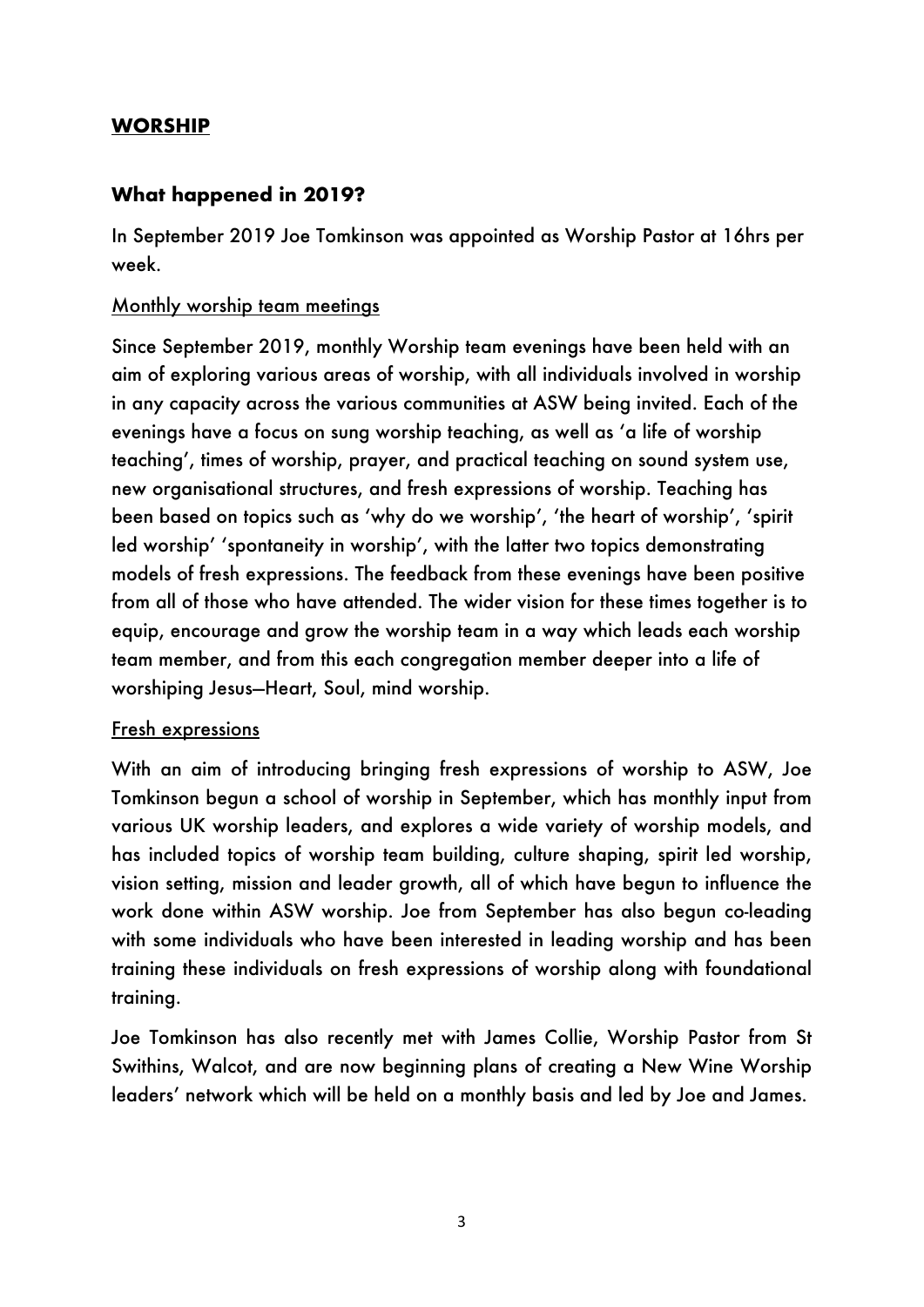## Worship team organisation and administration

In September 2019, an online church software was purchased by ASW and has since been used by most members of the worship team. Planning centre is an online platform which helps worship leaders schedule any volunteers, plan services, and equip the worship team through the provision of sheet music, ability to plan an order of service, and the ability to change a setlist during a service, creating freedom in following God during a particular service. The programme also links with ASW's words and visuals programme 'worship extreme', and the two programmes have proven to work well together.

Using the programme has resulted in less admin preparation time for worship leaders, and more time for worship leaders to seek God and pray for each service, which is held as a higher priority within the team. The feedback from the worship so far has been highly positive and the software has been welcomed by most team members.

# New sound system and in-ear monitors

The new sound system purchased in Summer 2019 was installed and began use in September 2019. With some initial difficulties in feedback and volume control, over three months the sound team and worship leaders worked together on a weekly basis to improve the quality of sound in band led services. A sound technician from Freedom church also volunteered his time to assist with the levelling and mixing needed on the sound system to reduce feedback and increase clarity.

A sound team meeting was held in November and a detailed action plan with short- and longer-term goals was created for the team to follow. This plan seemingly resulted in increased synergy between the sound team. One goal in the plan was to replace old stage monitors with in-ear monitors by January, which has been achieved, and now all band members are using in-ear monitors at ASW services, with regular guidance and teaching from Joe Tomkinson and the sound team.

# Stage setup and pack-down

It was noticed by Joe Tomkinson from the start of his employment that due to the Sanctuary (10am finish) and the Engage (11am start) services starting and finishing near each other, and the sanctuary service seeming to run over each week, that the Engage (11am) setup and band team did not have sufficient time to set up the stage by carrying over all equipment needed from the side of the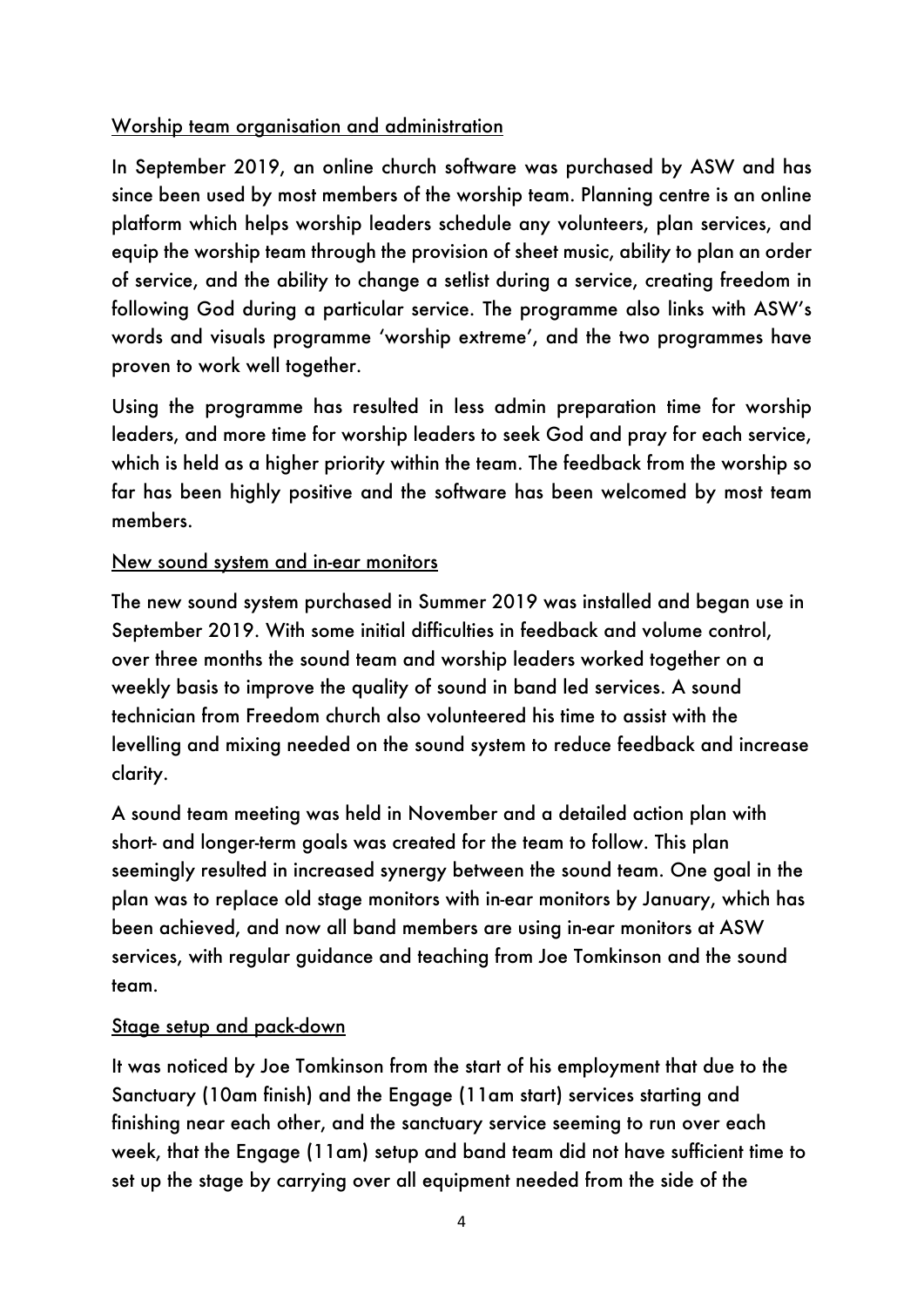church, set each individual microphone, instrument and lead, and from this setup have a rushed practice. In an attempt to solve this, Joe Tomkinson labelled every item which is used on ASW worship services, and created setup and pack down guidance posters for individuals involved in worship to follow each Sunday, and a new stage setup which is based on all of the equipment being tidily folded and stored on the side of the stage, which has slowly begun to provide a more efficient setup and pack down on a Sunday.

# **What are your hopes for 2020?**

- 1. The worship team to individually and corporately grow in passion for worship, discipleship, team synergy, and musicianship, through:
	- Set-up of regular practice nights
	- Ongoing monthly team time
	- 1-1 engagements with Joe Tomkinson
	- Conference/ training days for worship team members.
- 2. ASW individuals in congregations across all services to grow in their hearts of worship, through sung worship as well as lives of worship.
- 3. Raising more worship leaders who are passionate about shaping the culture of worship at ASW.
- 4. New wine worship leaders' network to be created and led by Joe Tomkinson and James Collie, with an aim of the first meeting being held in April 2020, aiming to build the local church as well as the wider church movements in Bath.
- 5. Conversations to be held around the potential of ASW being a host church for a worship leader intern from the Worship Central course.
- 6. Planning centre and new resources to be used by all band members, increasing individual self- confidence and efficiency in the team.

*Joe Tomkinson, Contemporary Worship Pastor, February 2020*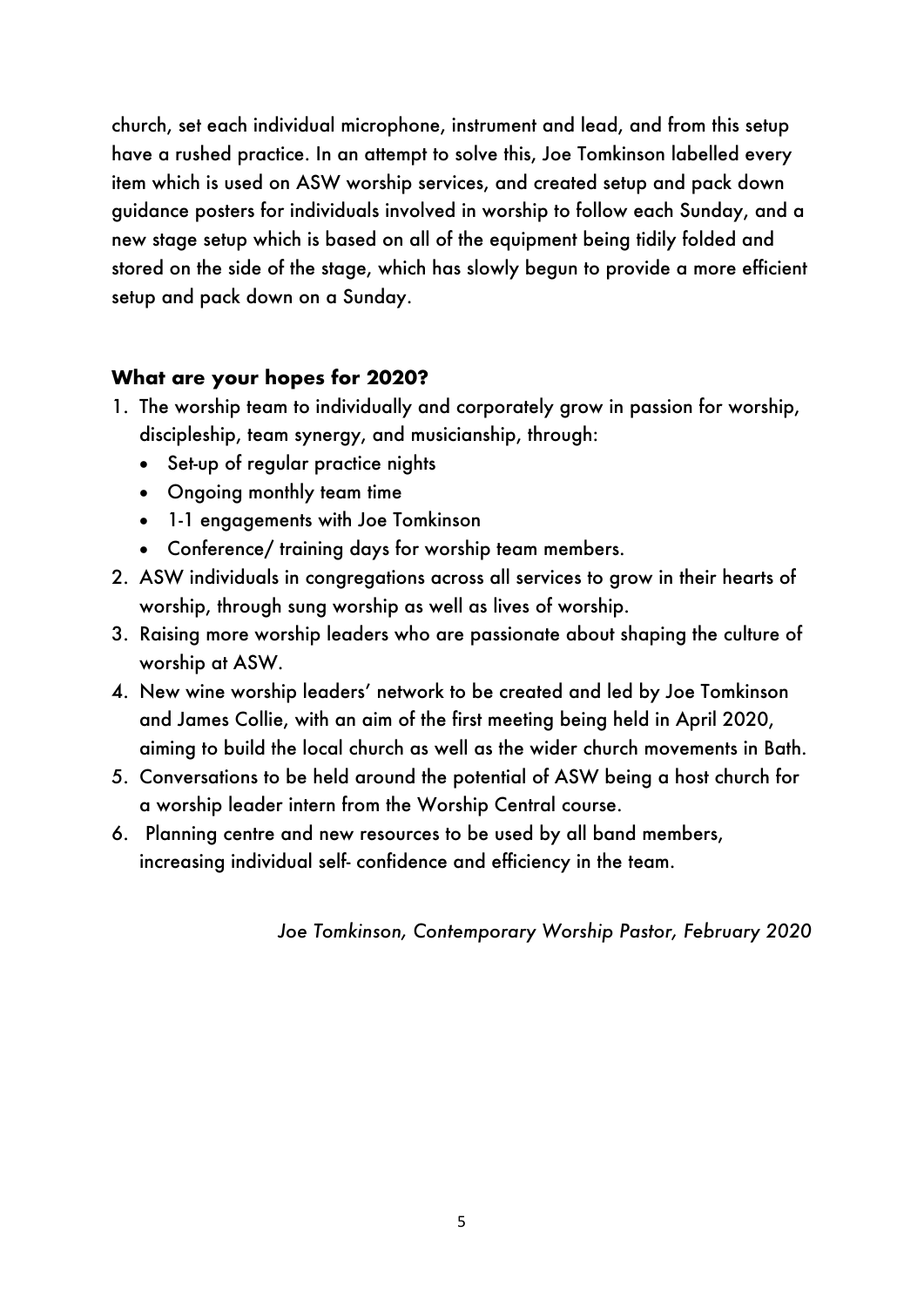# **CHILDREN AND FAMILIES MINISTRY**

## **What happened in 2019?**

Firstly, I would like to thank the army of volunteers for their service and enthusiasm throughout 2019-20, as well as Safeguarding lead Paul Bright for his swift processing of new volunteers.

## Sunday Groups

We have continued to run Sundays as per 2018 with children split into four groups by age/school year as well as our monthly group for children with additional needs. Children arrive in church for the first 15 minutes before going to groups for refreshments, games, a bible story or passage then a craft/paper-based activity, before finishing with prayer. We are currently trialling an All Age Song of the Month at the start of each Engage, in the hope of engaging children in this time.

In the older (Yrs. 3-8) groups, we have tried to follow the wider church teaching series in order to allow whole families to access the same themes and ideas and so journey through faith together. It has mostly worked well although at times, some leaders have found it difficult to structure children's learning times from the passages chosen for the wider church.

This term we have welcomed an average of 38 children between the ages of 2 and 10 (not inclusive of Toast group).

## Wildside

Our monthly family act of worship in the outdoors has continued to grow in popularity, regularly welcoming 30-35 children and 15-20 adults, some from other churches and some from outside church. We have experimented with various childcentered activities hung together on a bible passage. There is often a sense of peace and joy in the woodland along with good social interaction amongst the children and adults.

## Toddler Rock

Our Friday toddler group (coordinated by Pip Wynne) is attended by around 30- 40 children and 30-35 adults each week, mostly from the wider community rather than church. Regular feedback from users mentions the welcoming and inclusive atmosphere and quality of provision. The volunteer team structures sessions around a themed craft activity followed by story and songs alongside general play and a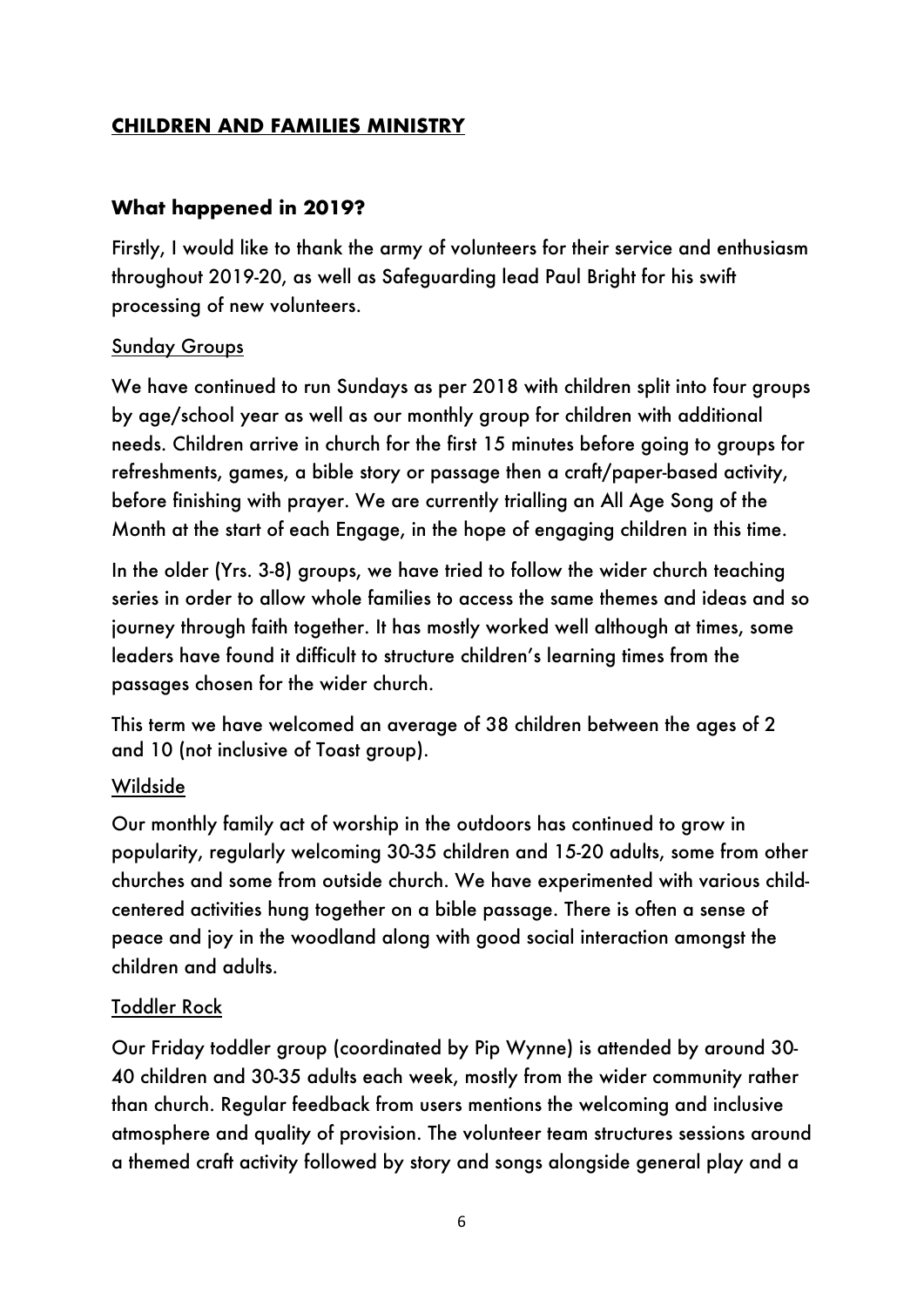close community. The team also host special bible-focused sessions at Christmas, Easter and Harvest inside the church building.

## Holiday Club

After a break, this summer we ran children's Holiday Club for four mornings in the Church Centre followed by a Sunday morning celebration. We hosted 64 different children over half of whom were not church members and shared with them the idea of life as an exploration with Jesus as our guide.

## Special Events

On Halloween we held a family meal in the Weston Hub which included a quiz, games and a sweet hunt. Our Christmas Crib service was very busy as word has spread about this being a "lovely cosy thing to do". A clear message of the Gospel was shared. The Easter event (the Big Egg) welcomed church members and wider community into and around the building for games, activities, a gospel message and chocolate.

# **What are your hopes for 2020?**

- 1. To develop a culture of prayer and praise amongst the children.
- 2. To enable children and families to get a deeper appreciation and care for creation while encountering God through it.
- 3. To build upon the success of our special events and Holiday Club as both a blessing to people and an access point to a life of faith in Jesus.
- 4. To draw more volunteers into children's work throughout the week.
- 5. To continue incorporating the Toddler Rock and its ministry into the life of the church
- 6. To make better use of the Church Centre grounds both for Friday Toddler Rock and Sunday groups.
- 7. To enable a more effective relationship between Toddler Rock families and the church (including registering people once they join).
- 8. To make closer links with local schools and investigate way in which the church can support them.
- 9. To investigate ways to facilitate positive conversation about the joys and struggles of parenting.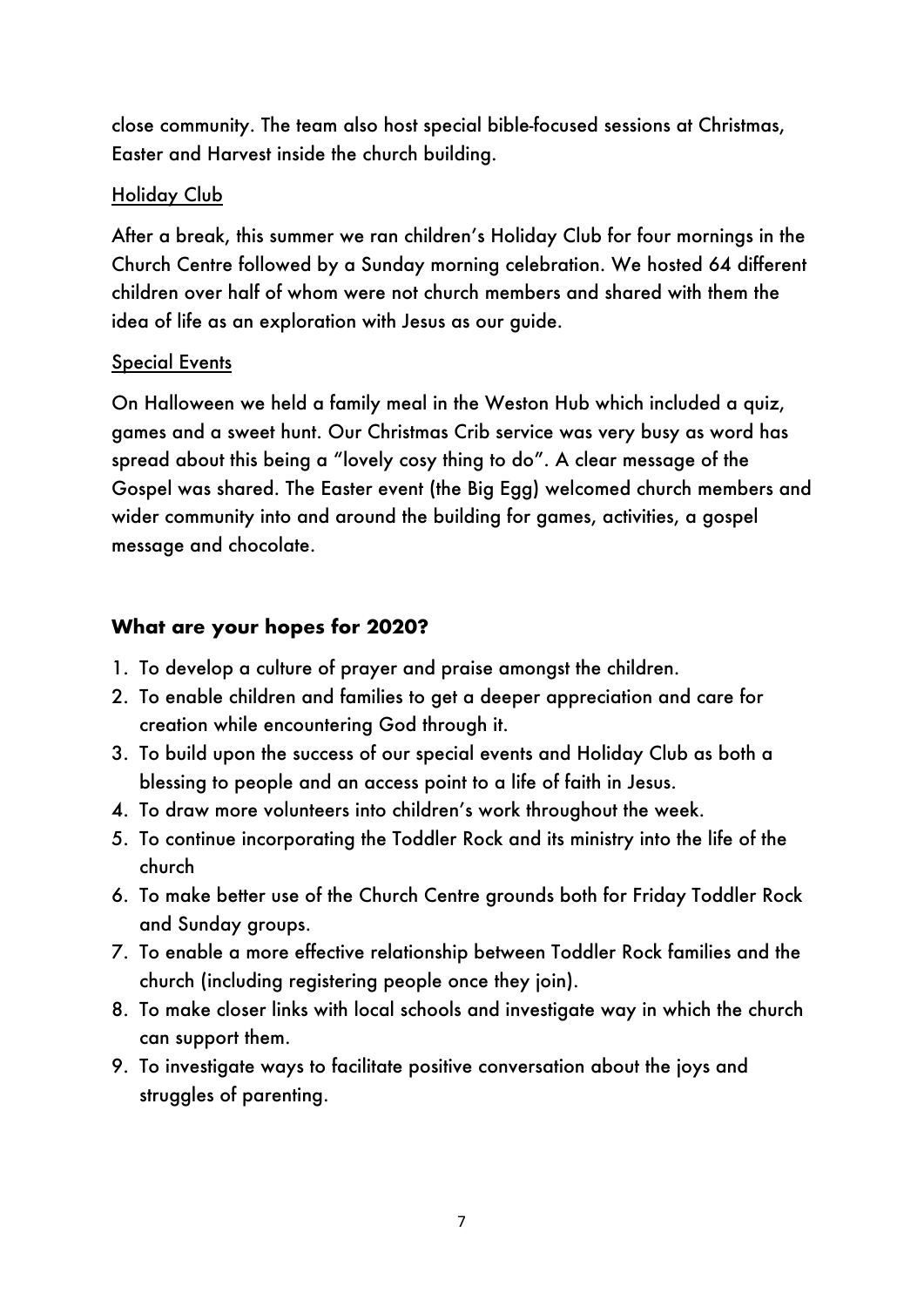10. To further develop fellowship amongst our children so they feel they are full participants in church life.

*Phil Day, Children's Worker, February 2020*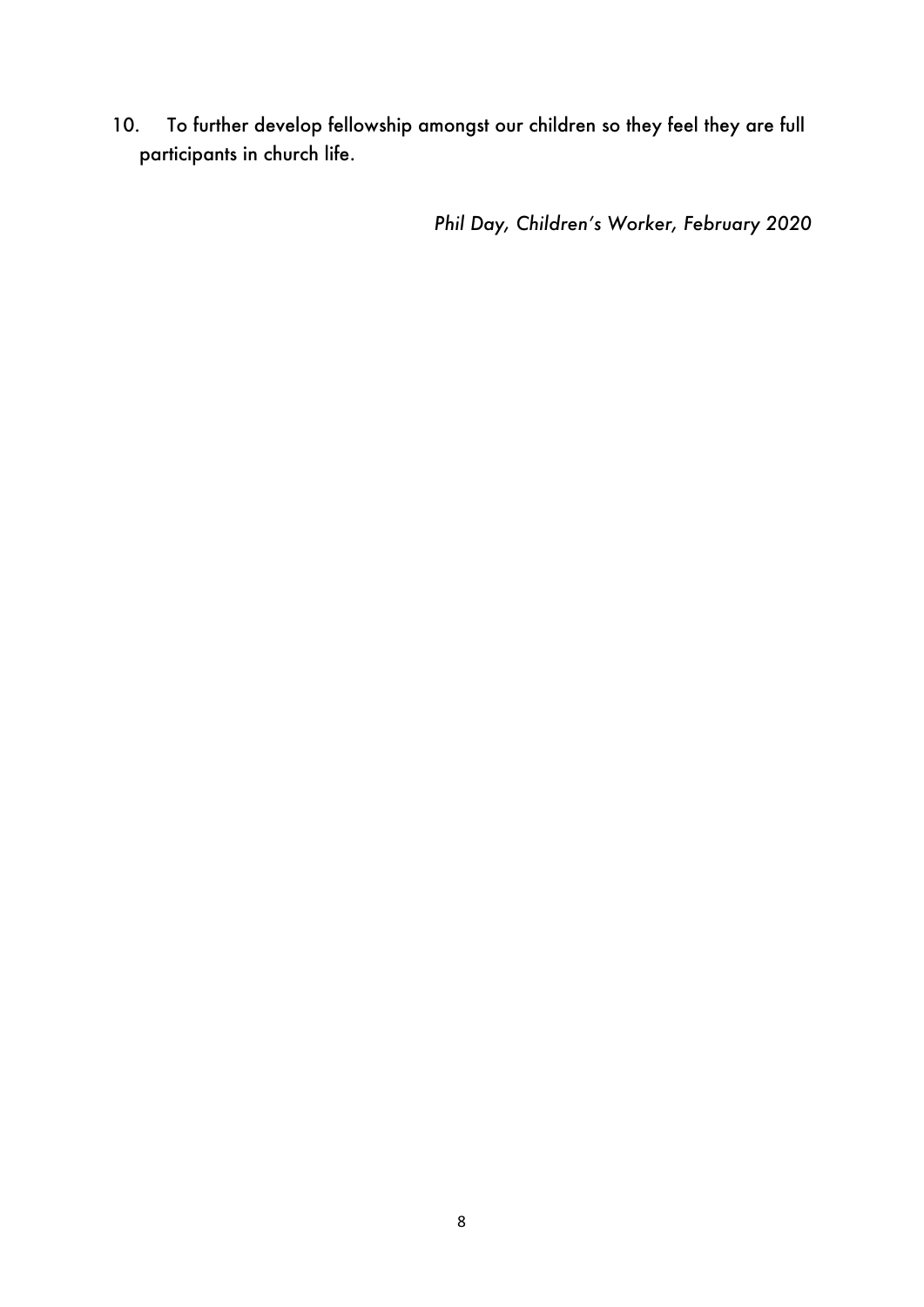## **YOUTH MINISTRY**

## **What happened in 2019?**

The Youth Ministry at All Saints, Weston, consists of Toast Sunday, Five!, Youth Encounter, Just Jog (not exclusively Youth Ministry), Toast Tuesday, Rendezvous and Deeper. In a supporting role, I am also involved with All Stars, Little Saints, Salt Service and Wildside.

A number of faithful, long-standing volunteers continue to help lead these groups, including (but not exclusively): Hylton Asplin, Tim Atkins, Liane Hanks, Barbara Kaehler, Tim Markall, Hannah Pearson, Jo Skinner, Finola Stack, Sascha Stokes, Claire Suntharalingam and Gez Tucker; six of these have started volunteering in the last year. Due to the reliability of these volunteers, relationships between themselves and the youth continue to grow deeper.

Three new initiatives began in 2019: Five!, Youth Encounter planning and Wildside (co-run with Phil Day). Five! is a social event, held twice a month, which is the same as the discontinued 8:4:8, except that it is held before the Sunday evening service. This has been well-attended and has seen increasing numbers of young people attending the evening community. Once a month, the youth are now meeting to plan the next Youth Encounter; this has resulted in them taking further ownership and responsibility for this community. Wildside is held monthly, during the summer months, in a nearby wood. The aim is for children and younger youth, to encounter God outdoors. Many children and their families who attend Wildside, do not come to any other church events. We have also been very well supported by a number of experienced volunteers.

Numbers attending groups has been constant/slight increase for the younger youth, and has increased significantly with the older youth. On a Tuesday, up to 40 young people now attend either Toast or Rendezvous and it has been incredibly encouraging to see many of them growing closer to Jesus. Feedback from parents/carers has continued to be extremely positive.

Other special events have included residential visits to St George's and Soul Survivor, a Toast sleepover and a baptism service where 3 youth were baptised.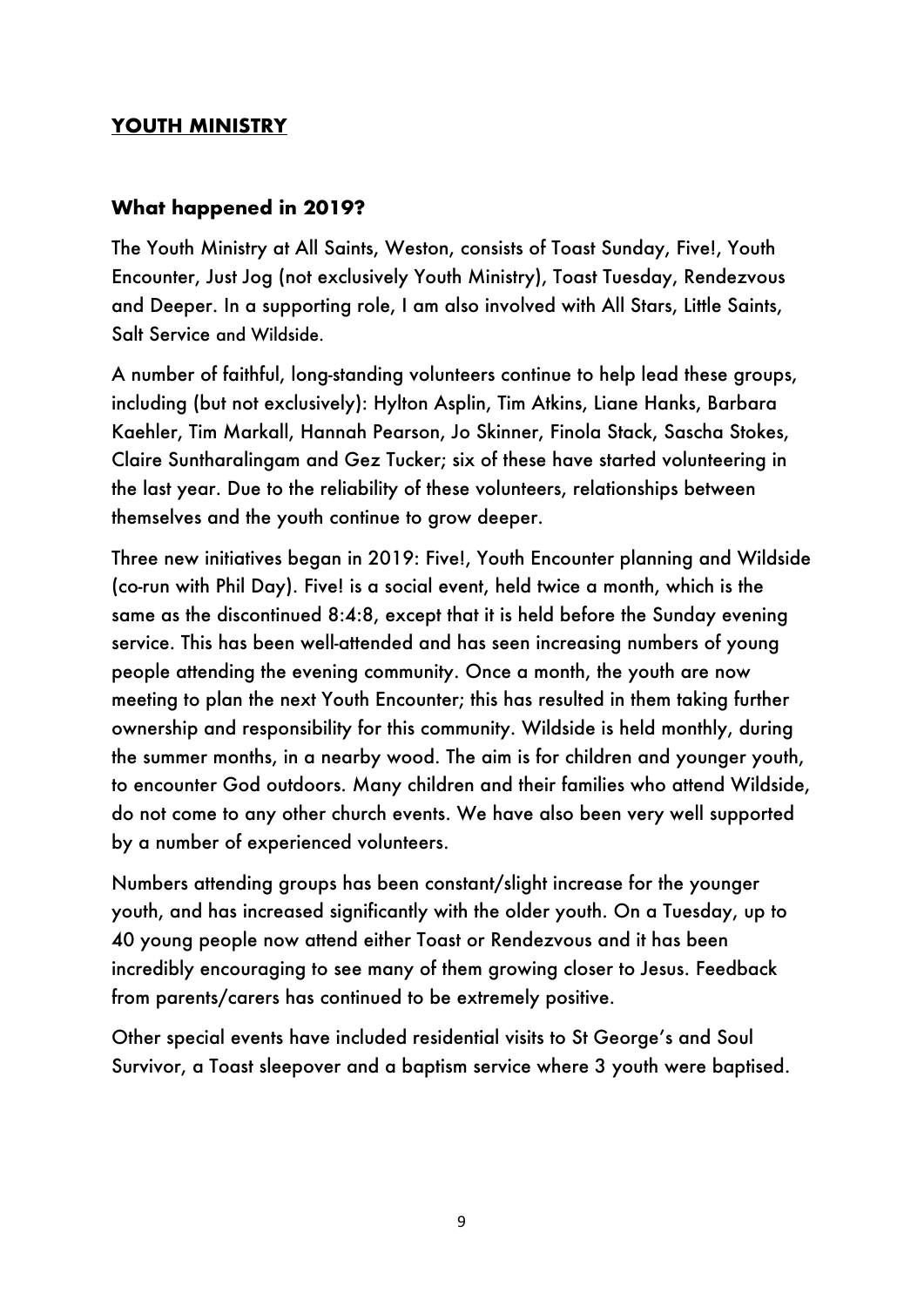## **What are your hopes for 2020?**

- 1. To see continued growth (both in their journey with Jesus and numbers) of the various youth groups. It is anticipated that this will naturally happen demographically but also, by more young people inviting unchurched friends to join the various youth groups.
- 2. For more young people to regularly attend the Encounter Community.
- 3. To see more people involved with Just Jog.
- 4. To look at the findings of the Fuller Youth Institute Research on Sticky Faith and implement as appropriate: intergenerational relationships, whole gospel, partnership with families, a safe place for doubt.
- 5. For us as a team to strive to make the work Christ-centred, and to ensure that, as important as programmes are, relationships take precedence.

*Wes Poirot, Youth Worker, February 2020*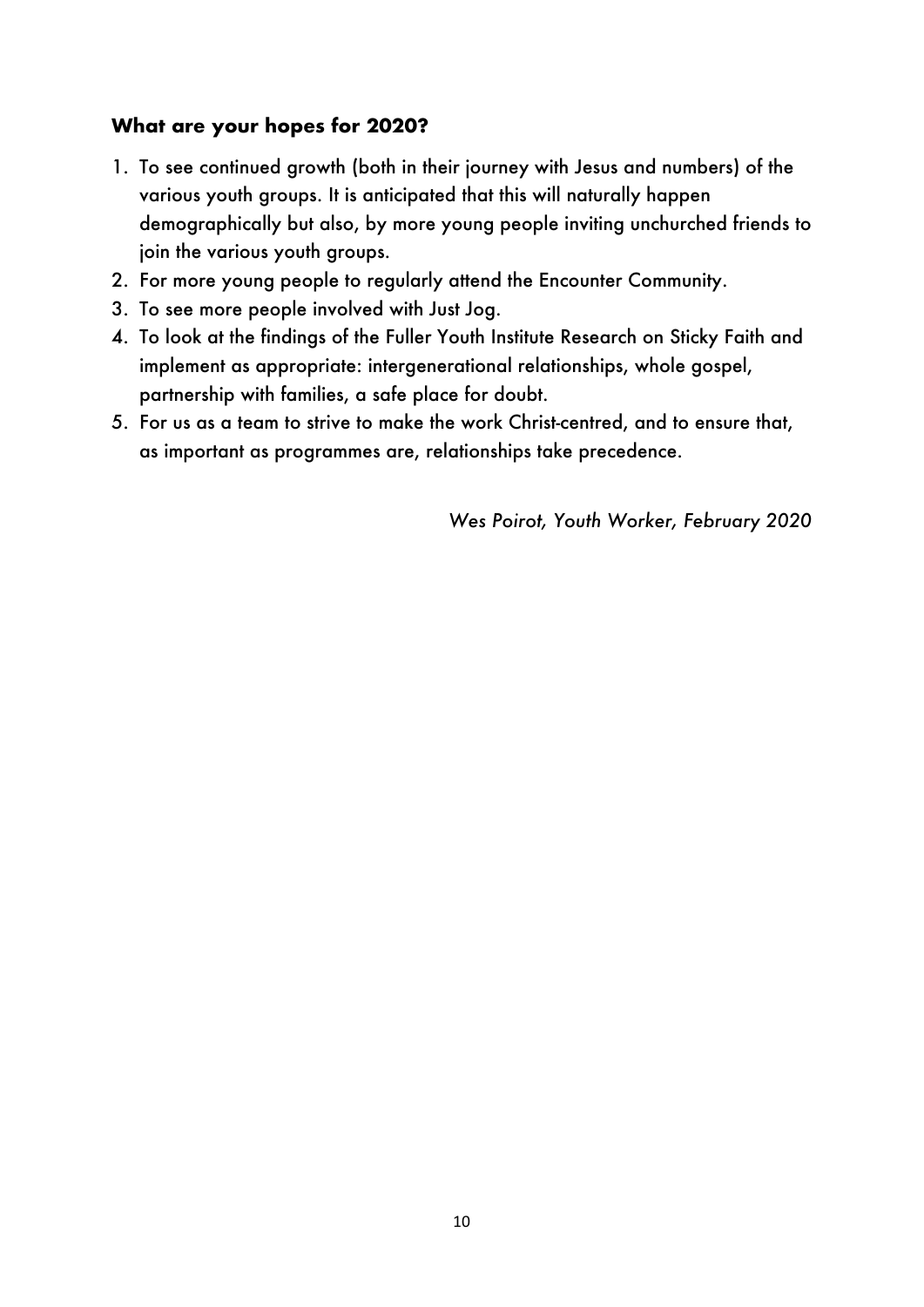## **ENRICH**

#### **What happened in 2019?**

In the early spring, we made the difficult decision to close The Den due to bad behaviour at The Den and around Weston caused by young people – predominantly young people coming in to Weston from other areas of Bath to attend The Den. We went back to doing detached work on the streets for several months and then re-opened when we saw evidence of better behaviour and less people coming in from other parts of Bath. We were able to have lots of positive conversations with young people and parents during this time. Since re-opening, we have been doing much more structured activities with local young people.

Leading up to the year 11s GCSE mock exams, we provided 3 tutors to be available at The Weston Hub after school twice a week to help anybody with maths and English. A few young people took up the offer and we hope that more will when we offer it again before their actual GCSE exams.

We also did our second Boxing Day meal event which we ran at The Weston Hub. It was a free event paid for by a successful grant application to CURO and was aimed at local people who would be on their own over Christmas. We cooked a meal for them, had a children's choir, a sing-a-long around the piano and played Bingo. The Salt community were the main players in putting the event on.

We saw Salt (and Pepper – the Salt homegroup) move to The Weston Hub and had a wonderful time of celebration when we saw Emma – one of the parents who comes to Salt – get baptised. Her son was baptised a few years ago and now 2 of her daughters are also considering baptism as they continue to explore faith through Salt and Pepper.

Mentoring in Oldfield School continues with Clive and Jo seeing pupils in school. We've also seen one of the former young people who attended Enrich activities start volunteering at The Den. He attended the 10-year celebration of the work of Enrich and was so inspired by it that he signed up! He's been a very committed and positive addition to the team. We are also in the process of getting another former young person involved as well.

#### **What are your hopes for 2020?**

Looking ahead, we hope that we will continue to build on the more structured activates at The Den and that we will see more people get baptised. We are also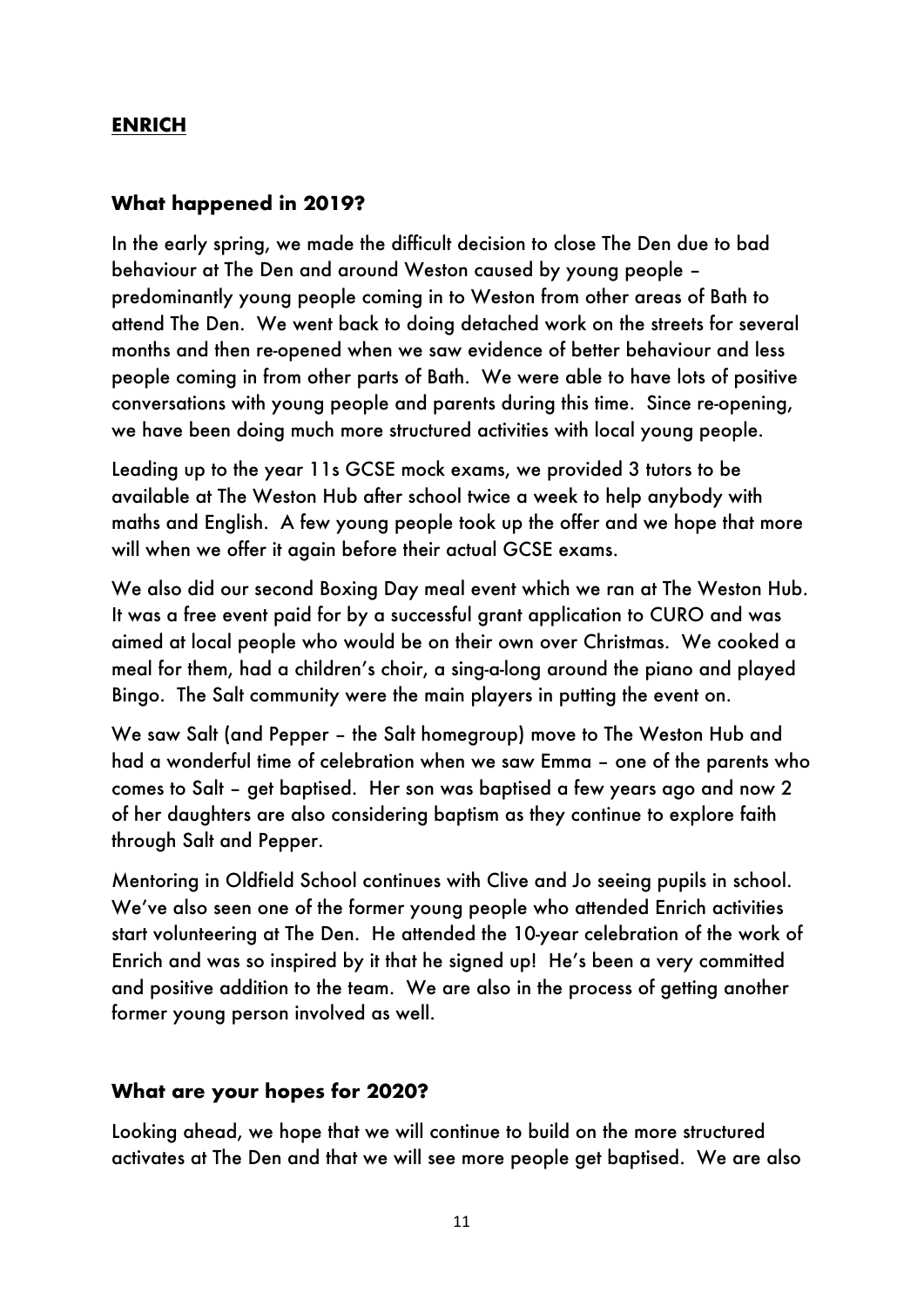in the process of building a sheltered space at The Weston Hub where the young people can meet when there are no organized activities available for them.

*Clive Bennett, Lead Community Youth Worker, February 2020*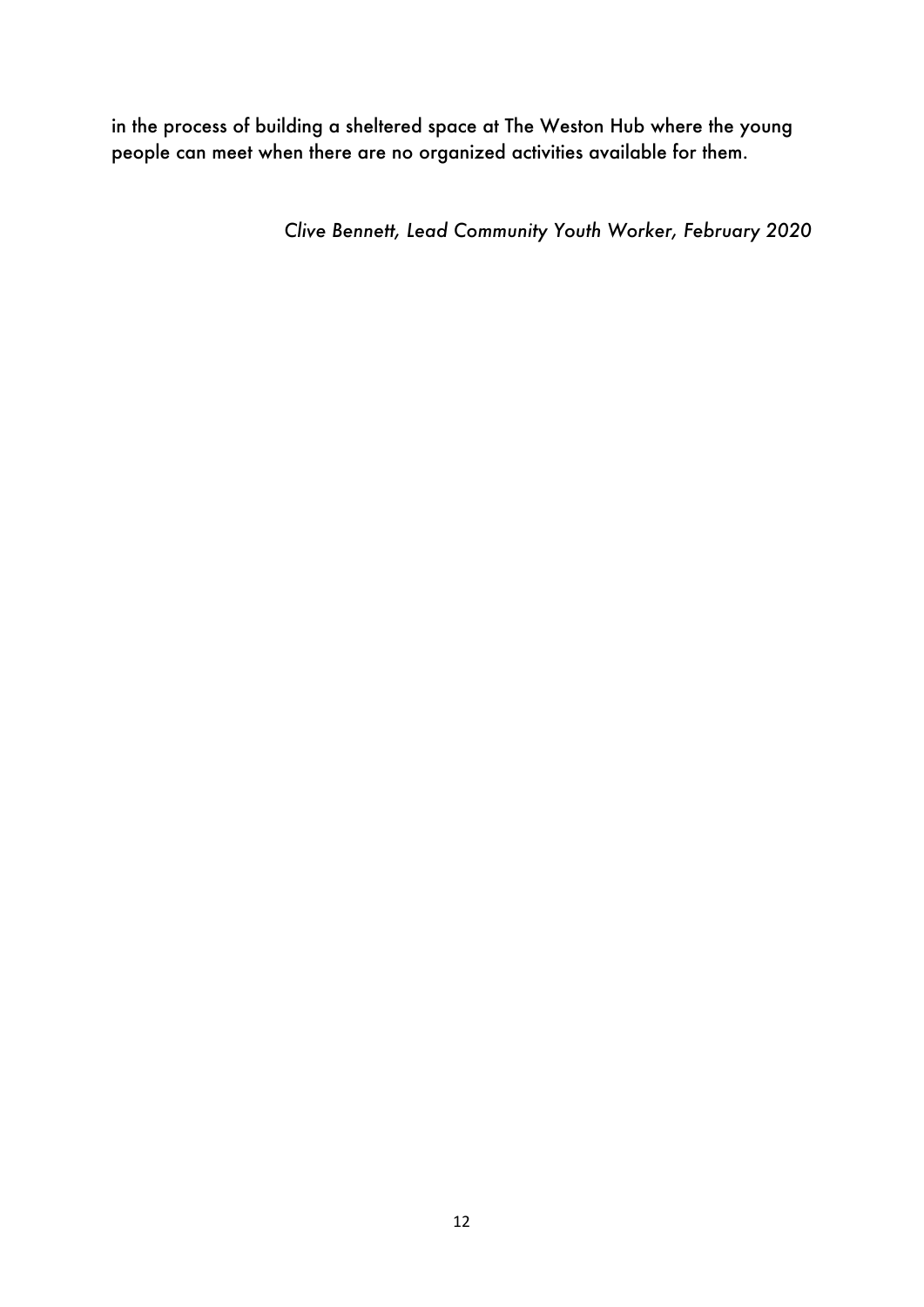# **PASTORAL CARE**

## **What happened in 2019?**

The Pastoral Care Team, having oversight of different areas of pastoral care, had a supper together in November to share what we saw God doing in our community.

As Pastoral Care Coordinator, I have the privilege of seeing how well our community encourages the fainthearted and helps the weak. I often meet church members visiting people in hospital and care homes, unseen and uncelebrated but vital to the wellbeing of us all.

Penny Faux and I work closely together and share ongoing support for those who need it. For example, support is given to those caring for partners with dementia, enabling them to make appointments, keep up interests and join Strollers. Lifts have been arranged for 5 to 6 seniors to get to church.

Last year had its fair share of loss for our community and being there for one another at such times is invaluable. There were two large funerals for children who had died unexpectedly. One was for a 15-year-old boy who died in a tragic accident. The other was for a girl of 17months. The child's mother was well supported by the Toddler Rock community. There was a memorial service in November that was a special time for people of much faith and of none.

Home groups are a fundamental part of our community where a lot of ongoing pastoral care happens. The overall number of home groups has grown but the number of people meeting regularly has gone down slightly to 173. People are meeting in 20 home groups led by 33 leaders. 2 groups have closed this year and 4 new groups have started.

Huddle meetings started last year for home group leaders. There are 3 Huddles, smaller get-togethers that help leaders to support one another and learn together about leadership.

The number of prayer triplets has remained at about 20, with some finishing and others starting.

We have offered support to a number of families in various ways, arranging one to one support for individual children, giving regular time to parents and offering lifts to appointments.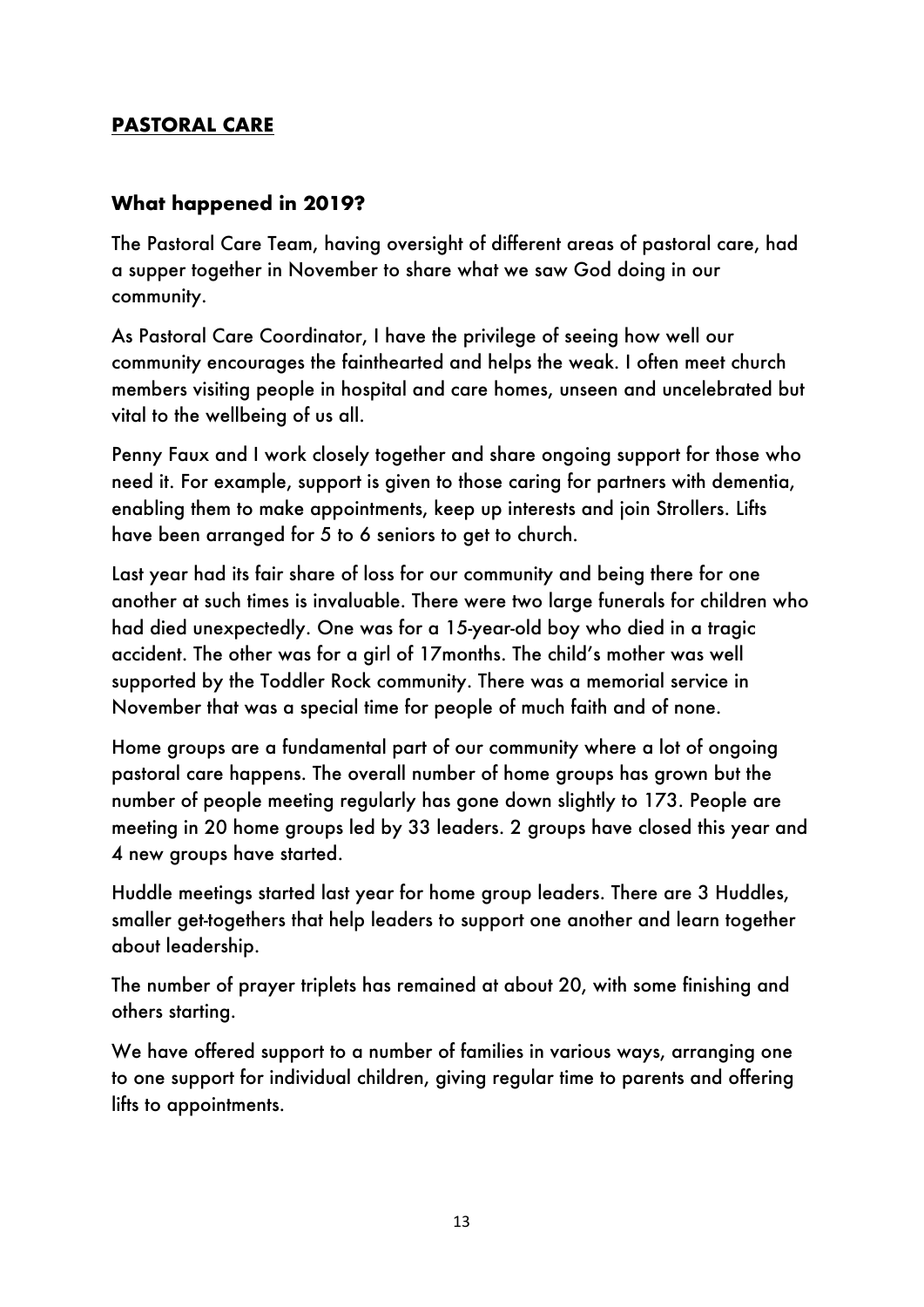The Meal train has run 3 times during the year, with volunteers providing meals for a two-week period, for families adjusting to the arrival of a new baby or adopting a child.

26 newcomers attended 3 Newcomers suppers. 16 of these people have become a part of All Saints, attending on Sundays and joining home groups.

# **What are your hopes for 2020?**

- 1. That the quality of our relationships and care for one another would deepen as we grow.
- 2. To see newcomers to the church integrated well into the life of the community and join groups that will help them grow in their faith.
- 3. To see more homegroups develop an open doors policy and grow and multiply.
- 4. To see more people actively using the welcome literature for newcomers which is available at the back of church.

*Mandy Falkus, Pastoral Care Coordinator, February 2020*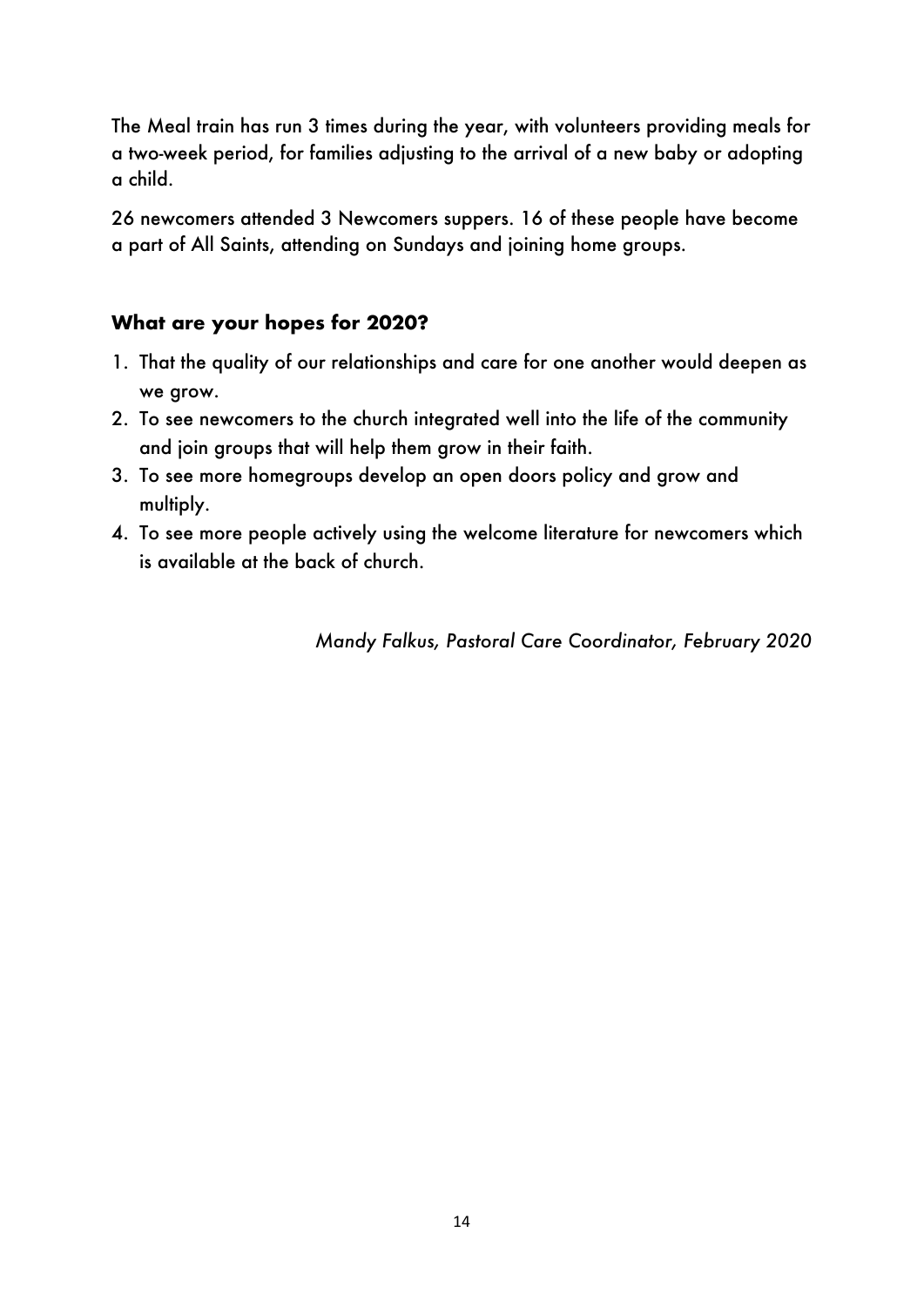# **SENIORS PASTORAL CARE AND MISSION**

## **What happened in 2019?**

Connect-3TL acted as a social gathering and outreach to seniors, offering excellent meals, a Thought for the Day and prayer ministry, alongside a varied programme of sociable activities and lively talks.

Open the Book continued to be welcomed at WASPS both by pupils and the 2 teams totalling 20+. The Chatfields also support pupils. We enjoyed attending the regional OTB service at Wells, followed by supper at the Peryers.

The Tuesday community of around 20 + remains friendly and faithful, and was regularly led by Mark, Tom Peryer and Antony Claridge, with Penny overseeing rotas and lifts. Some members also attend Connect -3TL, and it would be good to see more from the lunch club and beyond taking advantage of this quiet midweek service.

The November service of memorial experimented with giving away Christian booklets on bereavement, and offering home-made cakes and tea afterwards, which encouraged several people to mingle with church members.

The Monday afternoon Home group studied Ruth, Timothy, Titus and The Prayer Course, and members besides Penny have led sessions. Meeting also at Oakfield Care Home once a month, we support isolated believers there and offer a gentle outreach. Penny takes monthly services at Winfield Lodge for around 15, and again ran a carol service and singing at these care homes.

The stalwart visiting team kept up visits and prayer support to the housebound, sick and elderly, and also offering carers respite. We're grateful to many others also being good friends and neighbours within the congregation.

John Barnet's Strollers team continued this popular monthly outing, offering fellowship for isolated men both in and outside the congregation. Arthur Perdicchia increased his classes at the Centre and the Hub, maintaining the health and wellbeing of many seniors locally. Penny and Tony Hall also organised another Parish walk in May, ending with lunch at the Langridge hall. Less energetically, a delightful seniors' summer tea party was also hosted by the Peryers.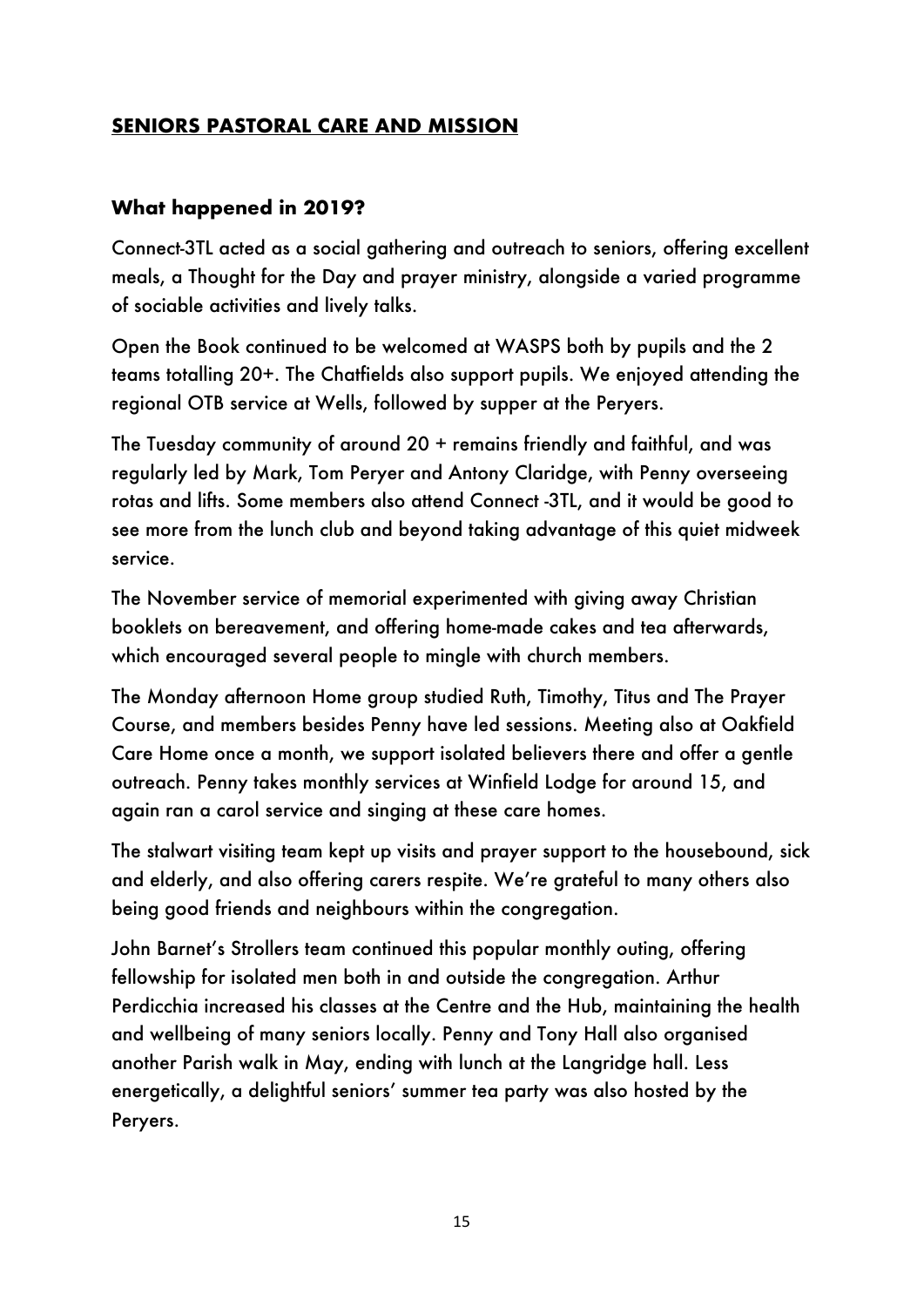Penny and fellow seniors' pastors in Bath regularly met to network, and ran our second citywide conference tackling ageism, hosted at All Saints, entitled 'Uncorking a Good Vintage: releasing the potential of older people in our churches', with nationally acclaimed author and keynote speaker, Louise Morse.

## **What are your hopes for 2020?**

- 1. To see seniors encouraged in faith within the church and beyond, learning, supported by and contributing to the body.
- 2. To try and teach a thematically wider repertoire of songs at WASPS for use by OTB teams and others leading assemblies
- 3. To explore more daytime fellowship options for seniors
- 4. To encourage more people to offer transport to Sanctuary
- 5. To encourage more people to join the pastoral visiting team as we reach out to Weston e.g. through funeral follow up and C-3TL
- 6. To publicise the memorial service with a banner
- 7. To develop leadership skills in Monday Home Group

*Penny Faux, Seniors Pastoral Care and Mission Coordinator, February 2020*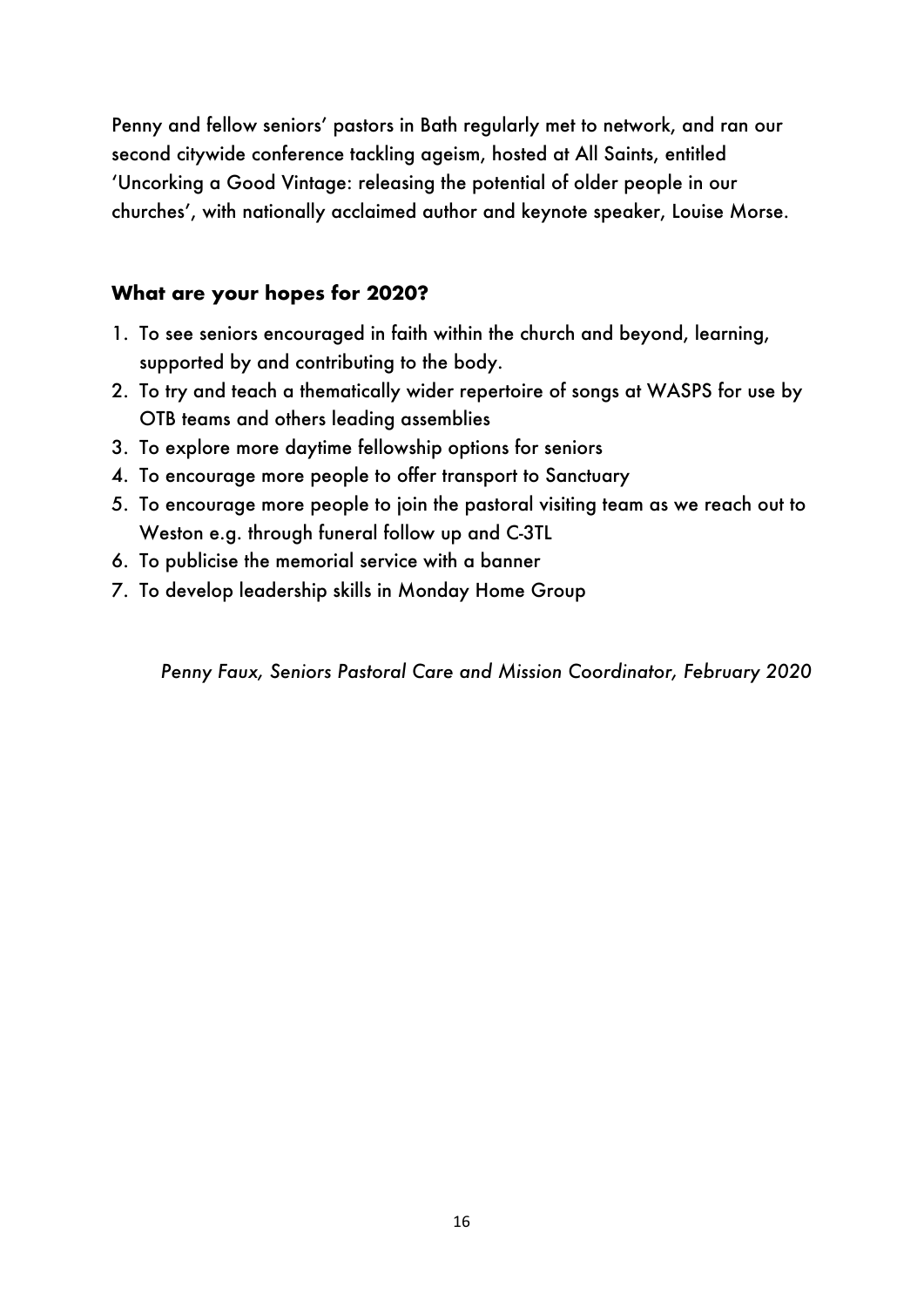#### **ALL SAINTS CENTRE**

#### **What happened in 2019?**

All Saints Centre is the community centre owned and run by All Saints Church and since it's refurbishment in 2001, it has provided valuable meeting spaces for both the Church and the local community to use and very much continues to do so. We have a balance of usage split between Community, Church, Commercial and Private bookings and the income from these bookings was in excess of £60k in 2019. This income pays for the ongoing maintenance and expenses that the Centre incurs and also helps to fund the salaries of our operational staff.

All Saints Centre is a very valuable link between our Church and our community and is a bridge for our mission and outreach in Weston. The way in which we conduct ourselves in our dealings with those we interact with, and the events that we put on in the Centre as a Church, speak of our desire to be as Jesus to others and to serve and support our community in faith and love.

In order to keep building up to standard, we carried out a number of maintenance projects in 2019 and these included: a new wooden fence for the upper garden; a new digital sound mixer for the Weston Suite PA system; a new gas boiler for the Courtyard and Garden Room end of the building; redecoration of the Weston Suite and repair and maintenance to the partition screen. A great improvement was made to the Weston Suite, our main hall, just before the end of 2019 by the installation of a number of acoustic ceiling panels in order to address the longstanding acoustic issue with reverberation in this area. The result is a significant improvement and it has been well received by all the users. This was a costly exercise, but we are very grateful to the Enovert trust who provided a grant that covered 90% of the purchase price of the panels.

The Centre continues to retain its regular users that contribute so much to the life of the building and we are so pleased to be able to support, along with others, the Noah's Ark Pre-School, Toddler Rock toddlers group, Connect 3TL seniors lunches, the Brownies and Rainbows, the dance, fitness and pilates groups, Beyond Dyslexia and all the children's groups that also take place here.

#### **What are your hopes for 2020?**

1. Improve the signage around the building, both internally and externally.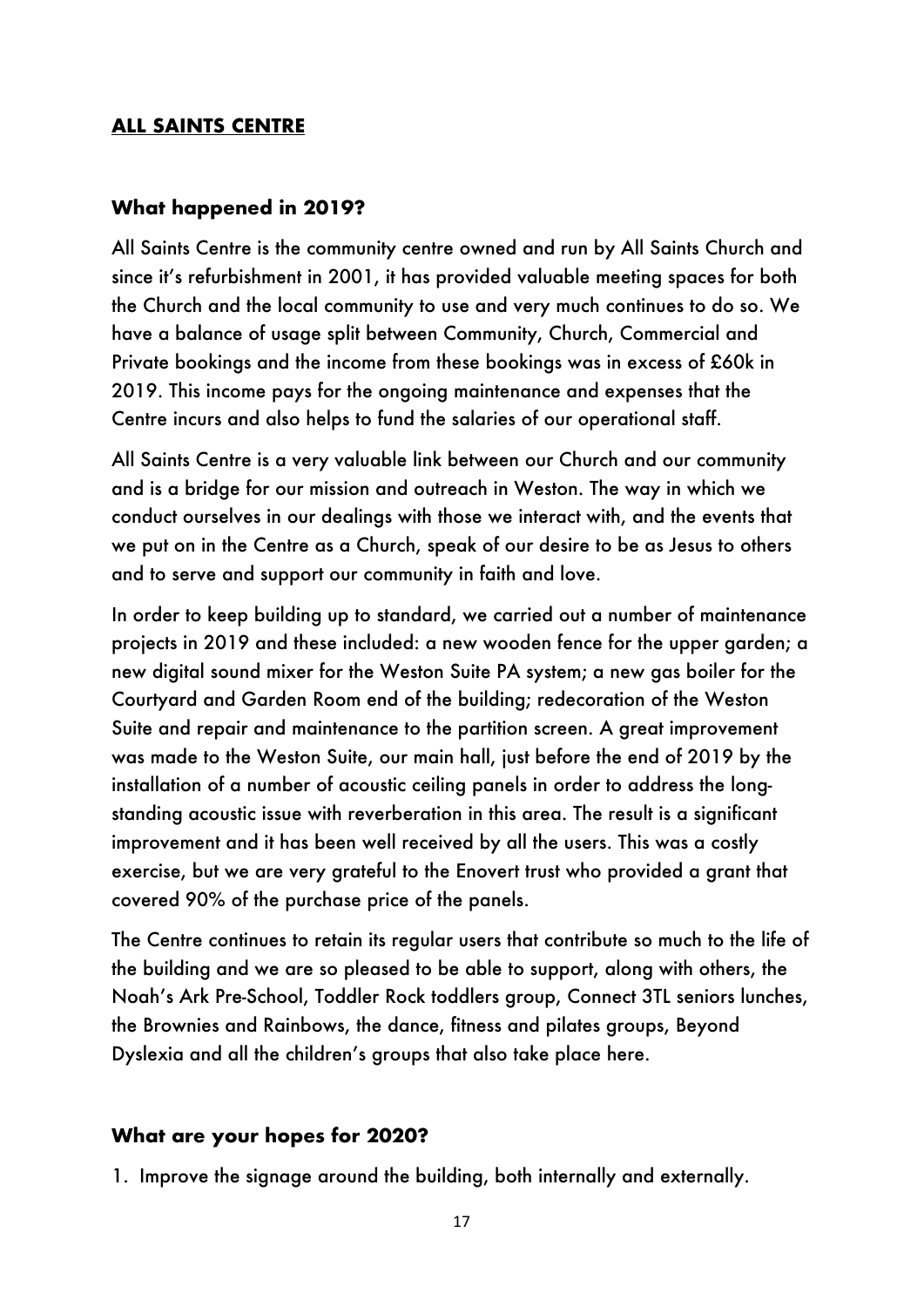- 2. Review security and implement some changes that will enhance the safety of the building for users and this is particularly in respect of our ongoing safeguarding policy for children and vulnerable adults.
- 3. Improve the look of the foyer main entrance area and start a programme of changing all the existing lighting for energy efficient LED replacements.
- 4. Obtain a grant later in the year to assist with the LED lighting replacement.
- 5. Above all, we hope that all the activities at All Saints Centre will continue to flourish and be a blessing to our community.

*Gary Oaten, Community Resources & Communications Coordinator,* 

*February 2020*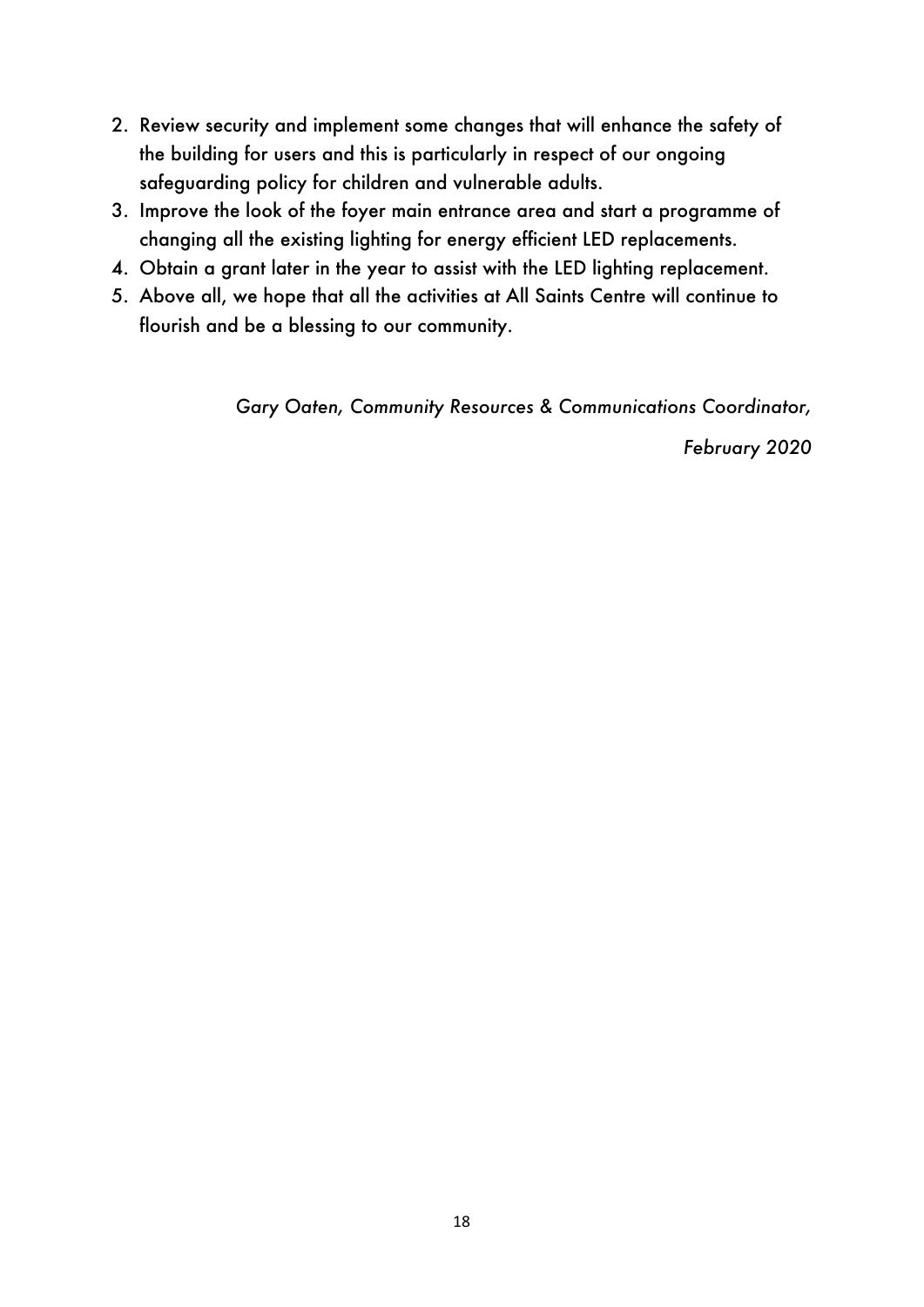#### **ALL SAINTS CHURCH AND COMMUNITY SUPPORT TEAM**

#### **What happened in 2019?**

In 2019 the team comprised: Gary Oaten, Community Resources and Communications Coordinator, Lisa Vernalls, Assistant CRCC and Finance Officer; Naomi Cox, Assistant Centre Manager; Barbara Kaehler, Events Assistant; Adam Vickers, Centre Caretaker, Kingsley Robinson, Hub Caretaker; Peter Room, Cleaner. The whole team has worked hard and to great effect in 2019 and some of the results can be read about in the Centre and Hub reports. In early February Lisa changed job roles significantly, moving away from the news sheet production and general office work to take on the day to day financial bookkeeping work. This was prompted by James Wheeler-Mezei handing in his notice as Treasurer and someone being required to learn the role and take on the day to day bookkeeping. It's not been an easy task for Lisa in taking this on and we are so grateful to her that she stuck with us in managing this task, even though we've been slow at recognising that professional support was required and should have been put in place sooner. Gary and Naomi took on the News Sheet production work with Naomi becoming more responsible for it towards the end of the year.

Adam resigned as Centre Caretaker at the end of September in order to take up a full-time maintenance post in Bristol. However, in the year that he was with us he carried out a number of projects that we were very pleased to get done, such as several installation jobs: new bike racks, outside taps, new fencing, storage shelfs and new Upper Room kitchen. At the end of 2019 Kingsley finished with us as Hub Caretaker and we thank him for being there at the start of our journey taking on the Weston Hub and seeing us through the first two years managing the building. Peter Room took on the cleaning duties at the Hub in the early part of the year in addition to doing the cleaning work at the Centre and this has worked well with Peter working to a consistently high standard. I'm very pleased with the flexibility and pro-active attitude shown by our staff and it is a pleasure and real blessing to work in the Centre and Church Offices.

#### **What are your hopes for 2020?**

We move into 2020 with a renewed vigour. Lisa now has professional bookkeeping support and we are going to be able to make use of much better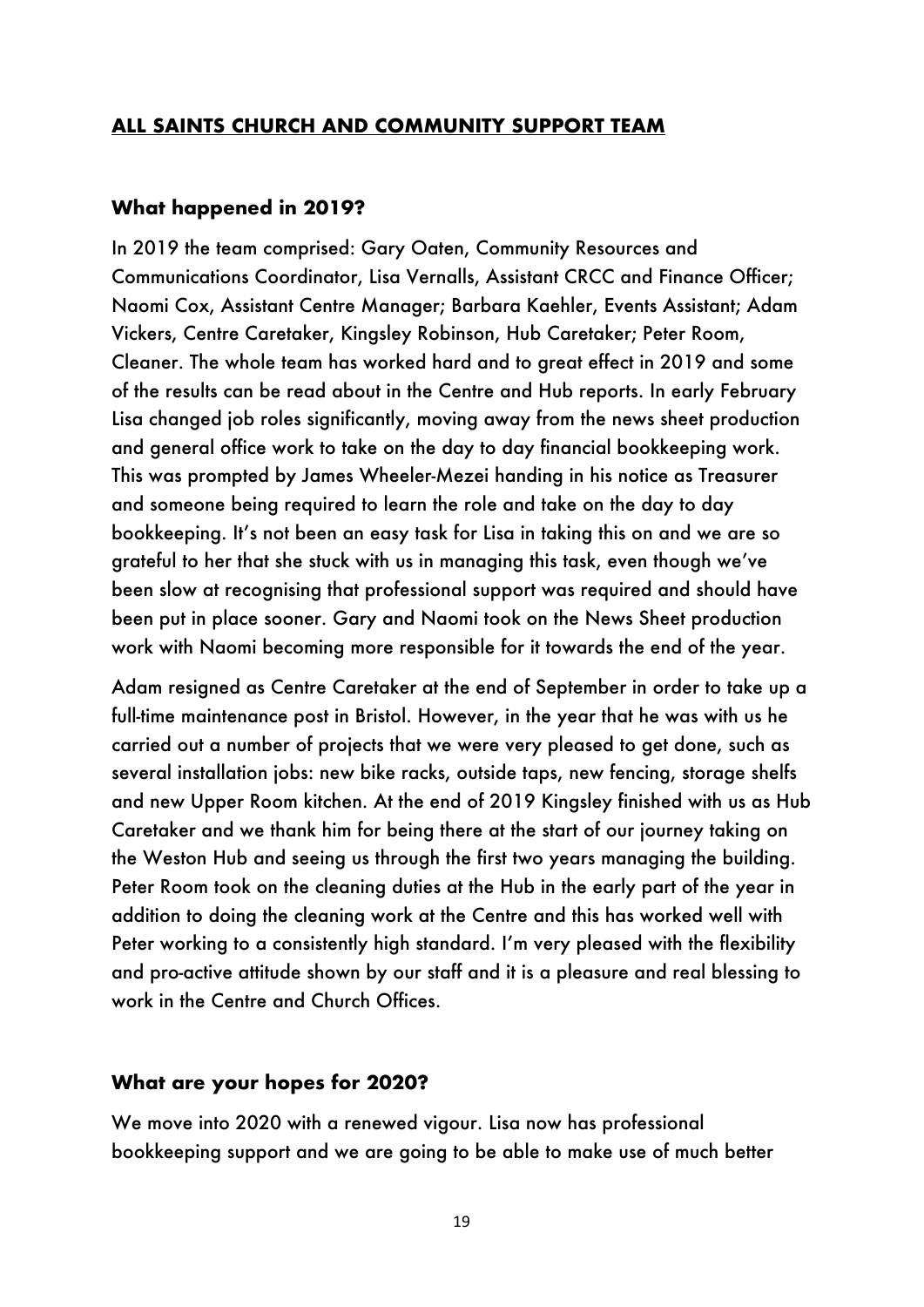budgeting and reporting in the future for all areas of our church work. This will benefit Robert, our Treasurer, Mark, and the wider staff team.

We are advertising for a new Caretaker and the role will now cover working at the Centre, Hub and Church as required. At the time of writing, we pray for the right person to respond and apply. Naomi has just taken on a new role as 'editor of the What's On Magazine' and Barbara is developing in her role and is allowing Naomi more time for these other responsibilities. We pray that our work at All Saints in 2020 will support the activities of the Church well and that will enable mission and outreach in Jesus' name to be ever more effective.

*Gary Oaten, Community Resources & Communications Coordinator,* 

*February 2020*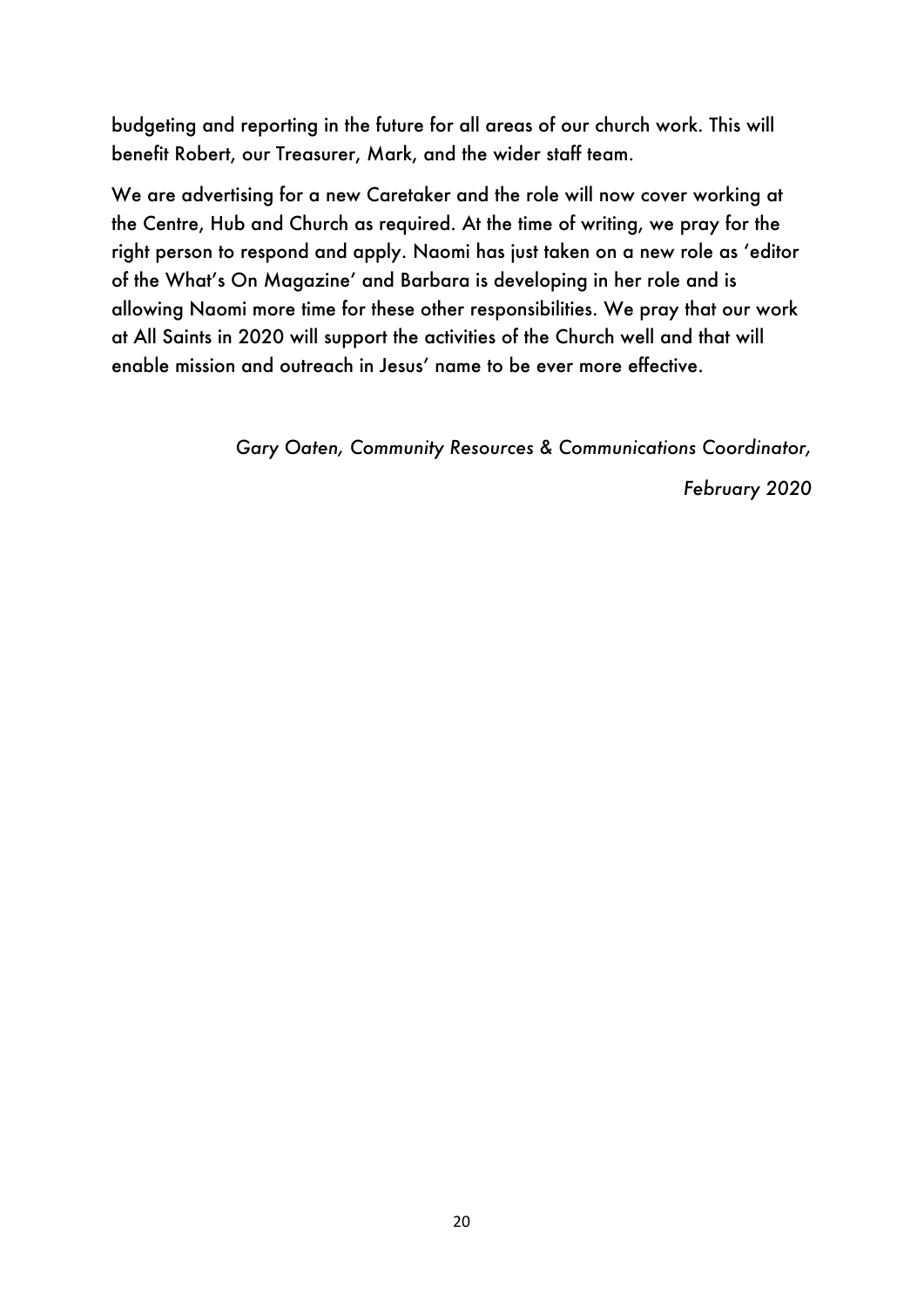#### **WESTON HUB**

#### **What happened in 2019?**

2019 is really our first full year of managing and running the Weston Hub with a continuously busy schedule of bookings, and what a year it's been! It's not been without its challenges, but the first item to report is the really encouraging uptake in bookings and the fact that we exceeded our budgeted income by quite a margin by managing to achieve a turnover of over £47k.

There are a number of new regular users and we're also pleased to host a series of long term 'Diabeties Prevention Programmes' run by ICS Health. One of the highlights is the popularity for Arthur Perdicchia's fitness classes and there are now three sessions at the Hub on Friday's. 103 Club is our biggest customer running the pre-school, before and after school clubs and holiday clubs in their 'exclusive use' room at the far end of the Hub. Enrich have their office at the Hub and also run their drop-in sessions and Youth Club there.

It's been very challenging managing the day to day running of the building during 2019 because of the number of young people who congregate around the outside of the building, which is intimidating for the users and off putting for potential users. These young people see the Weston Hub traditionally as their 'home and 'safe space' where they are not moved on and can meet up with friends and use the ball court. However, quite often their behaviour has been inappropriate and it's been difficult to manage them. The Enrich team have made progress in engaging with them and towards the end of the year we came up with a proposal to provide them with an area, away from the front entrance, where they can meet up, be under cover if it's raining, and know that they have somewhere where they won't be moved on if they behave appropriately.

Because of the increase in bookings and numbers attending classes, we were experiencing an acute shortage of parking spaces in the car park at certain times during the day. We therefore installed a dropped kerb, which then allowed vehicular access to the Ball Court so that it could be used as an overflow car park during these busy times. This had proved very effective. The ball court is left open for community use and is quite well used. We've raised the height of the fencing around the ball court in order to prevent balls going over and onto the Hub roof.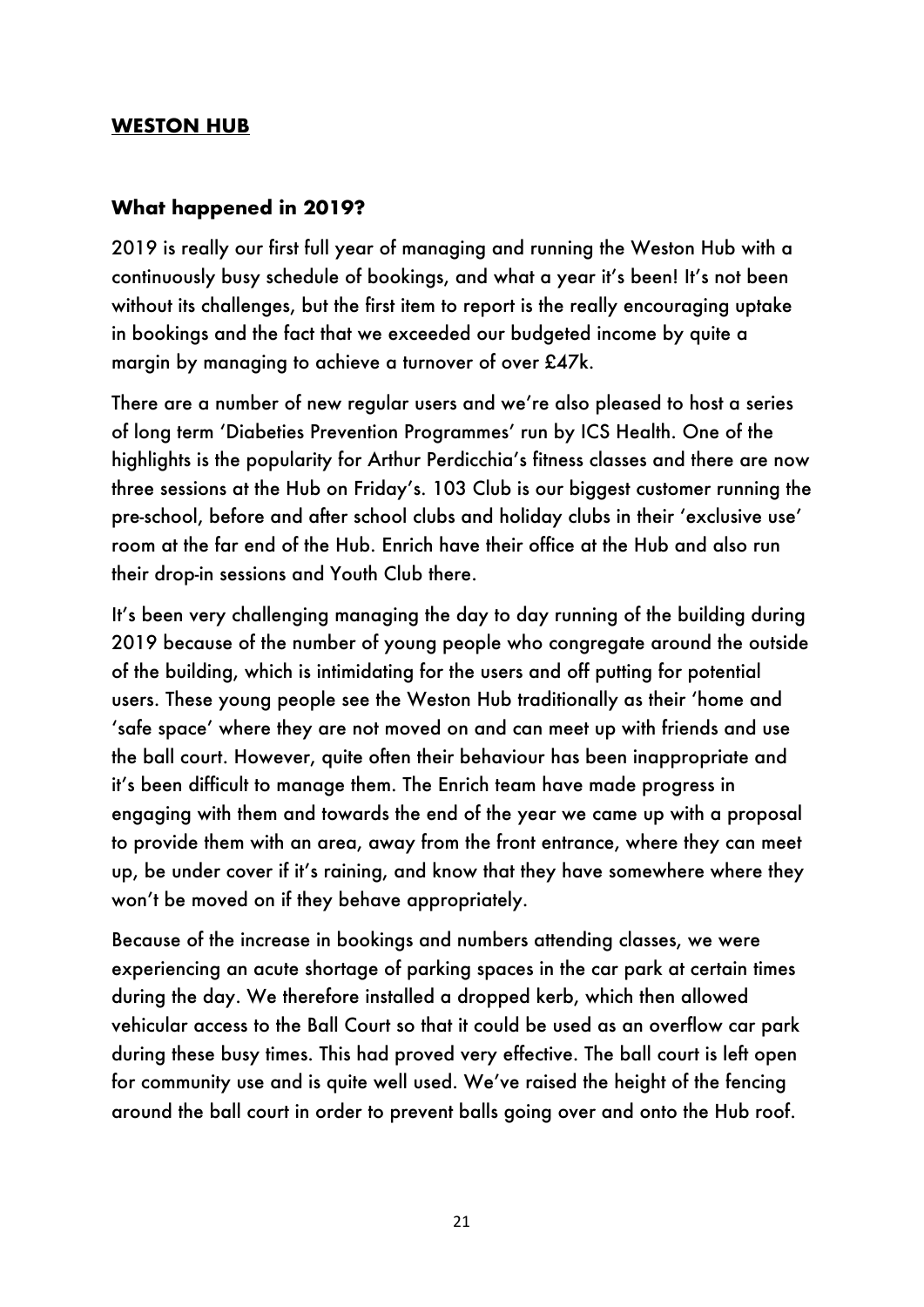## **What are your hopes for 2020?**

- 1. Make the Weston Hub more welcoming and even more of a community hub in 2020.
- 2. Install more signage and some artwork and we will develop the community aspect more, promoting the Library of Things and the Share and Repair Café plus some new initiatives.
- 3. Early in 2020 we will be working with the young people on building a community garden at the front of the Hub, which will be a space that they can take pride in and use on a daily basis.

*Gary Oaten, Community Resources & Communications Coordinator,*

*February 2020*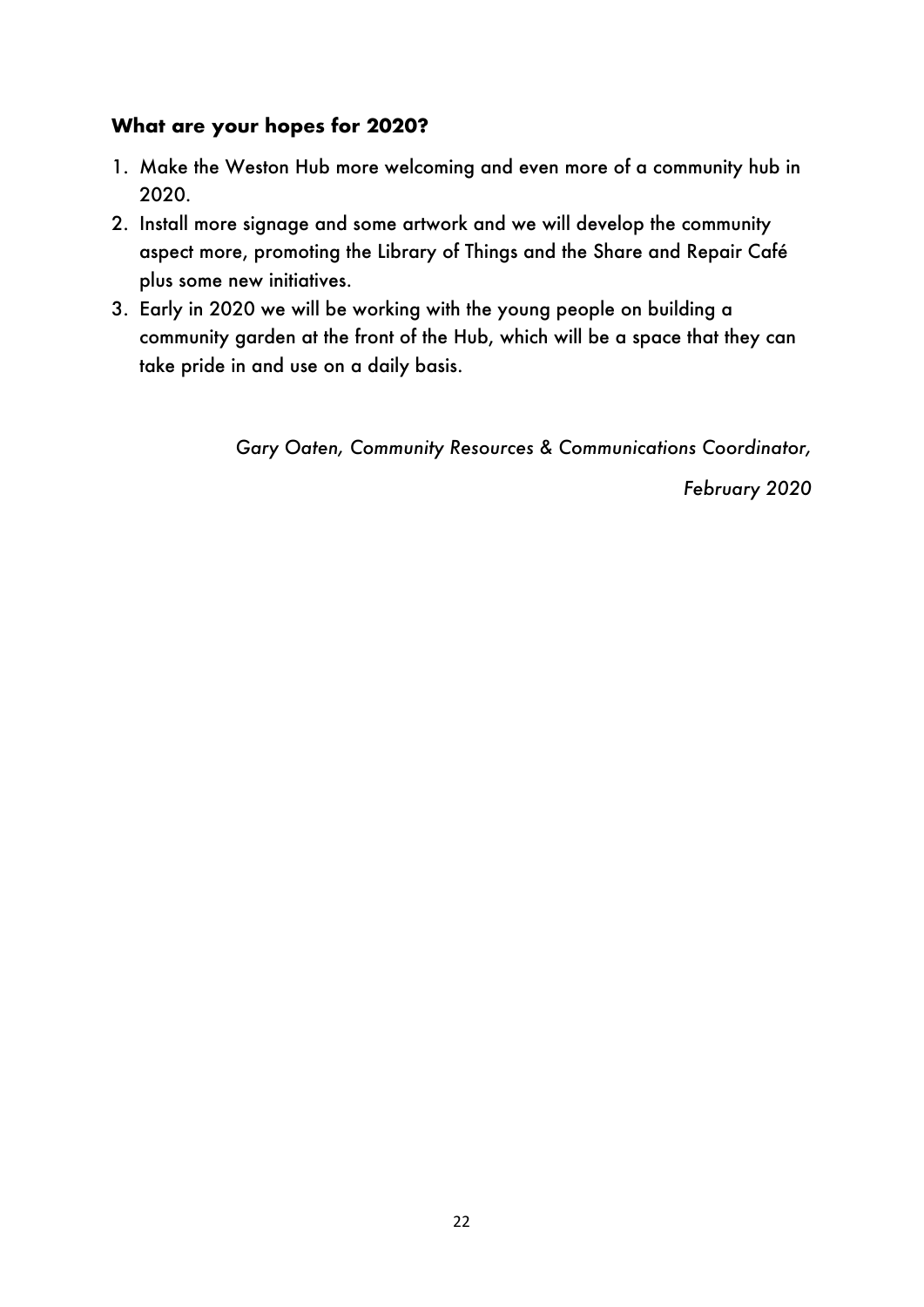## **MOTHERS UNION**

## **What happened in 2019?**

All Saints Mothers Union are members of the Bath Deanery Branch which hold at least four meetings per year. These meetings usually have a speaker and this year those speakers have been concerned with the environment.

Penny Tranter (former BBC weather presenter) shared her thoughts and met office stats on climate change. A rep from Wessex water showed us how the process of cleaning our tap water is accomplished. Women's Refuge. Looking into modern slavery from our Diocesan President Madeline Hellier, 16 days of Activism on gender-based Violence.

Other speakers have been Allie Vowels, from our local television and radio station, and from London our Mary Sumner House (Mothers Union head office) finance officer showing us how the money raised from MU projects is distributed here and worldwide.

Our current project for Mothering Sunday is 'Give a gift that grows'. Many groups fund raise during the year, cycle rides, cake and craft stalls and many other activities.

#### **What are your hopes for 2020?**

- 1. Our theme this next year is 'Building Hope and Confidence'.
- 2. We are always committed in prayer as that is what the Mothers Union is based on.
- 3. Mothers Union members are involved with toddler groups around the city, looking out for elderly neighbours and participating and joining other groups in their activities.
- 4. Ideally, we would value new members to join our four million throughout the world.

*Joan Shearman, February 2020*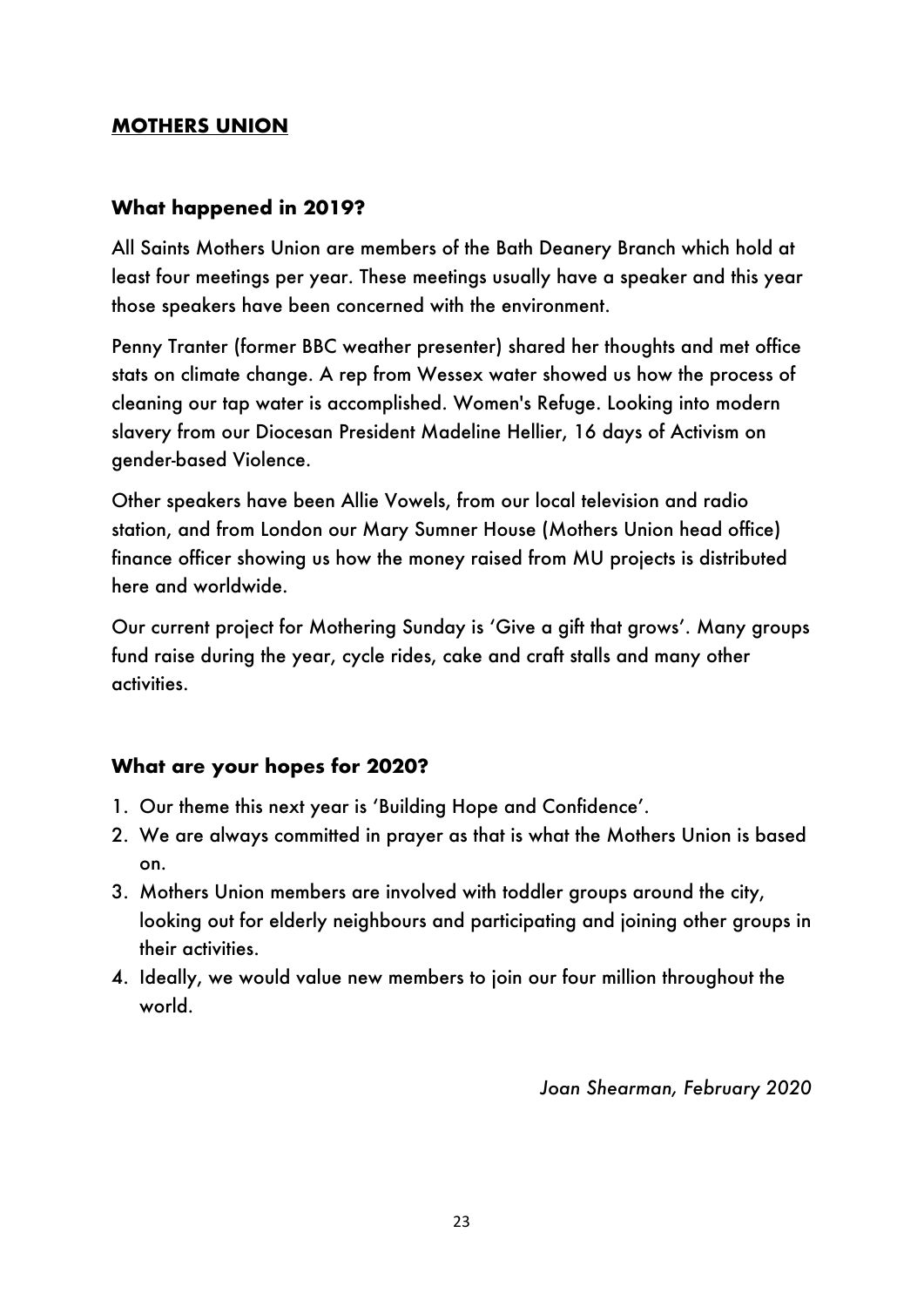## **MEN'S BREAKFASTS**

## **What happened in 2019?**

As in previous years, we enjoyed our monthly fattening and inspiring Men's Breakfasts in 2019. They take place on Saturday mornings in All Saints Centre, after all struggling out of bed to be there by 7.30am. We have a full-on English Breakfast, with up to ten separate items all lovingly prepared and served by a dedicated and skilled team of chefs. This is followed by an inspiring talk or discussion led by one of us or by a visiting speaker. Men come from other churches as well as All Saints, and it provides an excellent opportunity for us all to get to know each other, and have a good time, and learn and talk about interesting subjects.

For 4 months of the year, we go instead to the MenUnited meetings in the middle of Bath, where there are very good speakers, and where we have breakfast with men from many other churches in Bath.

During 2019, we heard from James Wheeler-Mezei about Poverty and Need in Weston Village, and from Arthur Perdicchia and Paul Nicholson about why we should stay fit and eat the right food and generally be bouncy. Ernie Messer told us about the NHS, and Robert Groezinger chaired a wonderfully friendly debate on Brexit. Tom Peryer talked about Lourdes, and Peter Heywood led a debate on technology and social structures. And in July, lots of us helped at Summer on the Rec.

#### **What are your hopes for 2020?**

We will continue to regale each other with a whole range of fascinating subjects, under the general theme of living as Christians in today's world.

*Peter Heywood, February 2020*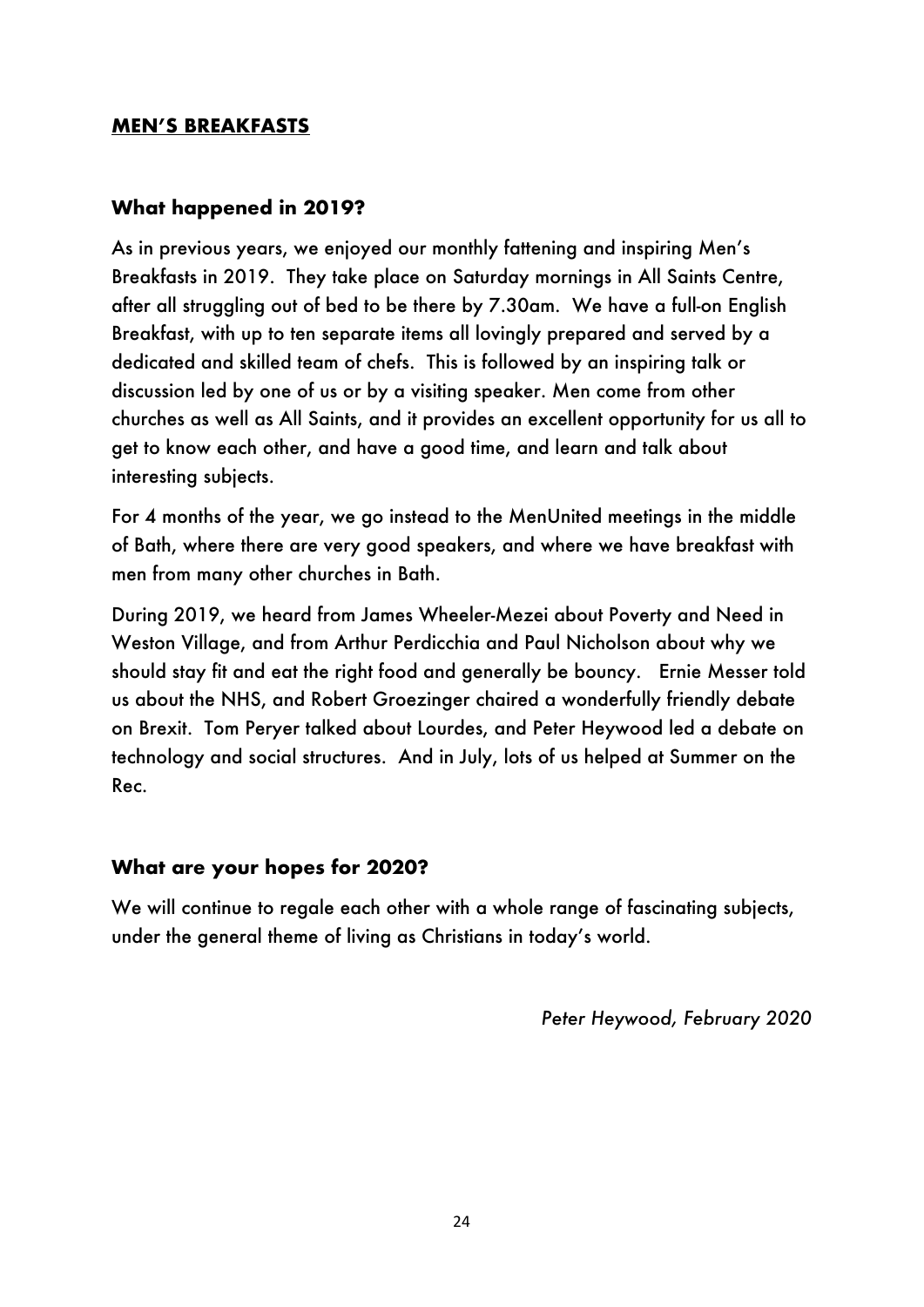# **MISSIONS TEAM**

The team: Alison Stoneley, Jo Skinner, Cathy James, Mark Searle, Paul Nicholson, Clive Kennett, Robert Page (Chair)

## **What has changed in 2019?**

We budget on 10% of unrestricted giving. Because unrestricted giving fell, we have had a smaller budget of £28,000 down from £30,000 in 2018. This has to be a concern not just for Missions giving but general running costs.

We have kept up giving to our regular partners and this year checked all their bank details to make sure the money is going to the right place (Thank you Lisa Vernalls).

We have written to most of our partners for feedback on what our donations mean to their work. We will be reviewing these in 2020 with a view to a revision of the organisations we support in 2020/21.

## **Key Events**

- When flooding wiped out lives, homes and agriculture in Malawi in March. The Missions Team appealed to ASW and with other donors Eagles Malawi UK was able to send £18,000 for redevelopment. Please pray for Malawi.
- At the 2019 AGM we had a display of what our partners are doing. We have a standing display at the back of the church and welcome your interest.

#### Impact

- Two members took part in a Soma visit to Coastal Tanzania where the Mothers Union were most engaged group they met.
- Jonathan and Steffie Kemp are making a real difference working with Eagles. Please pray for their safety particularly on the roads and health.
- A review of traditional Charity Development outcomes compared with Eagles' approach has shown Eagles to achieve the same result with 27 times less money and with more a sustainable future.
- Rose Cottage continues to offer great outreach support to St Michael's Twerton Parish.
- We hope that Gifts of bibles to WASPS mean even more now that Open The Book project is proving so popular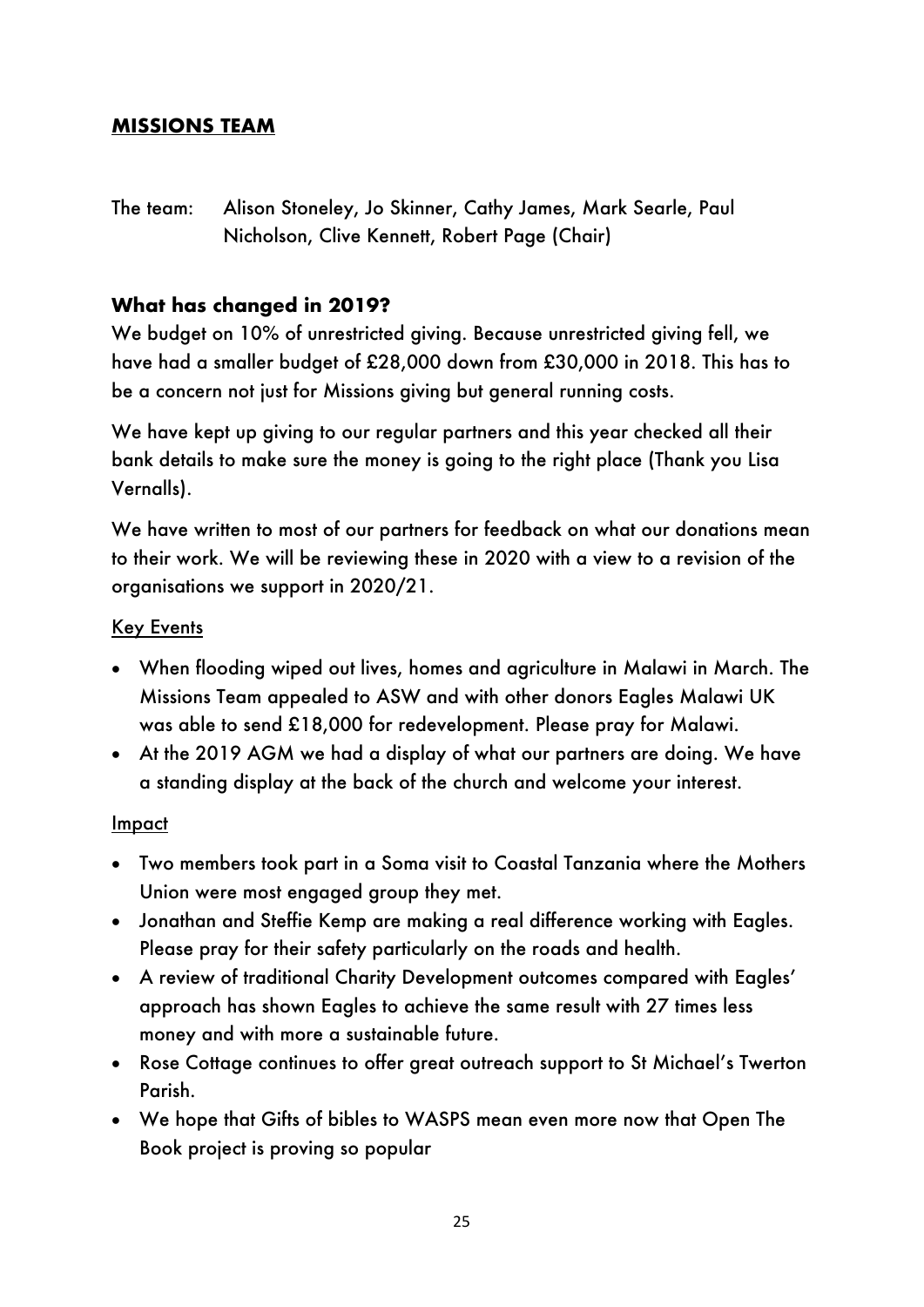- Reports from Psychiatric Nurse Sam at Mengo Hospital in Kampala tells us that he is reaching school children with education about Substance misuse. We are confident this is well invested in a community outreach programme.
- We support ReSource, an organisation dedicated to helping smaller Churches in the UK to grow and CPAS which supports both Clergy development and Children's work including Christian Holidays.
- Tim Curtis with CMS is involved in another huge translation project with the other half of the Enxlet people who speak a very different dialect in Paraguay.

# **How do we see Missions Giving changing at ASW?**

- If unrestricted giving does not recover, we will not be able to maintain our regular support or expand what we do.
- We have a number of Church members doing Mission work abroad and have not had the resources to support them financially. We will discuss and pray about their needs in the coming months.
- ASW donations to partners are making a huge difference to lives in the UK and abroad we would like to do more.

Missions supported in 2019:

Bath Youth for Christ Rose Cottage, Twerton Bath Street Pastors Genesis Soup Run Expenses Life Project WASPS Bible presentation Church Pastoral Aid Society ReSource

Church Mission Society Friends of Mengo Hospital SOMA Sharing of Ministries Abroad Hope Christian Trust (Bethlehem Bible College) Malawi Support - Eagles

*Robert Page, Missions Team Chair, February 2020*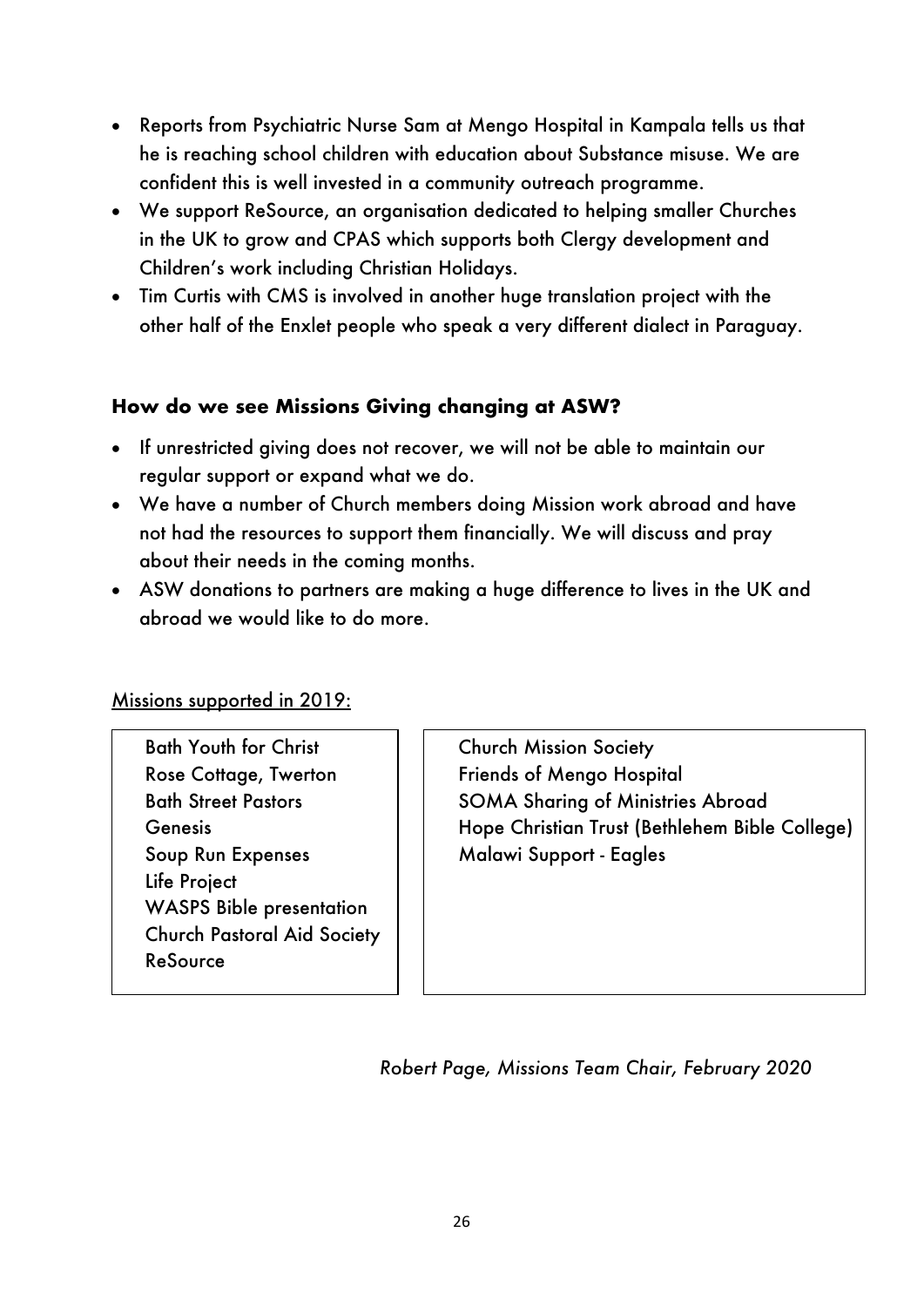## **PRAYER MINISTRY**

# **What happened in 2019?**

#### In Church

The Evening Prayer Ministry Teams continues to consist of 3 to enable more people to be prayed for or after the service. This has been supplemented by other team members coming forward when there has been an "altar call", when many members of the congregation come forward for prayer.

At the 11.00 a.m. Sunday services, smaller teams of 2 members have been available, but demand fluctuates often according to the context of the service and whether the service leader announces the availability of the team and their location.

At both morning and evening services there have been incidents when God has been meeting people's needs through His Holy Spirit presence during this ministry.

Members of the Prayer Ministry Team have been praying for members of the congregation elsewhere in the church more informally.

#### Outside Church

Members of the Prayer Ministry Team continue to attend the 3TL on a regular basis, offering prayer for the people attending. At most meetings at least one person has come and requested prayer.

On Sunday 7th July 2019, the Prayer ministry Team manned a stall during "Summer on the Rec." Whilst being tucked away from the main events, quite a number of people came in for a chat, prayer and were given leaflets about church activities.

There have been a few requests for longer times of prayer by appointment, which take place in the All Saints Centre or church, when two experienced team members have prayed into deeper issues and on one occasion a deliverance ministry.

#### **Training**

During the year, there has been one training session for new members joining the Prayer Ministry Team.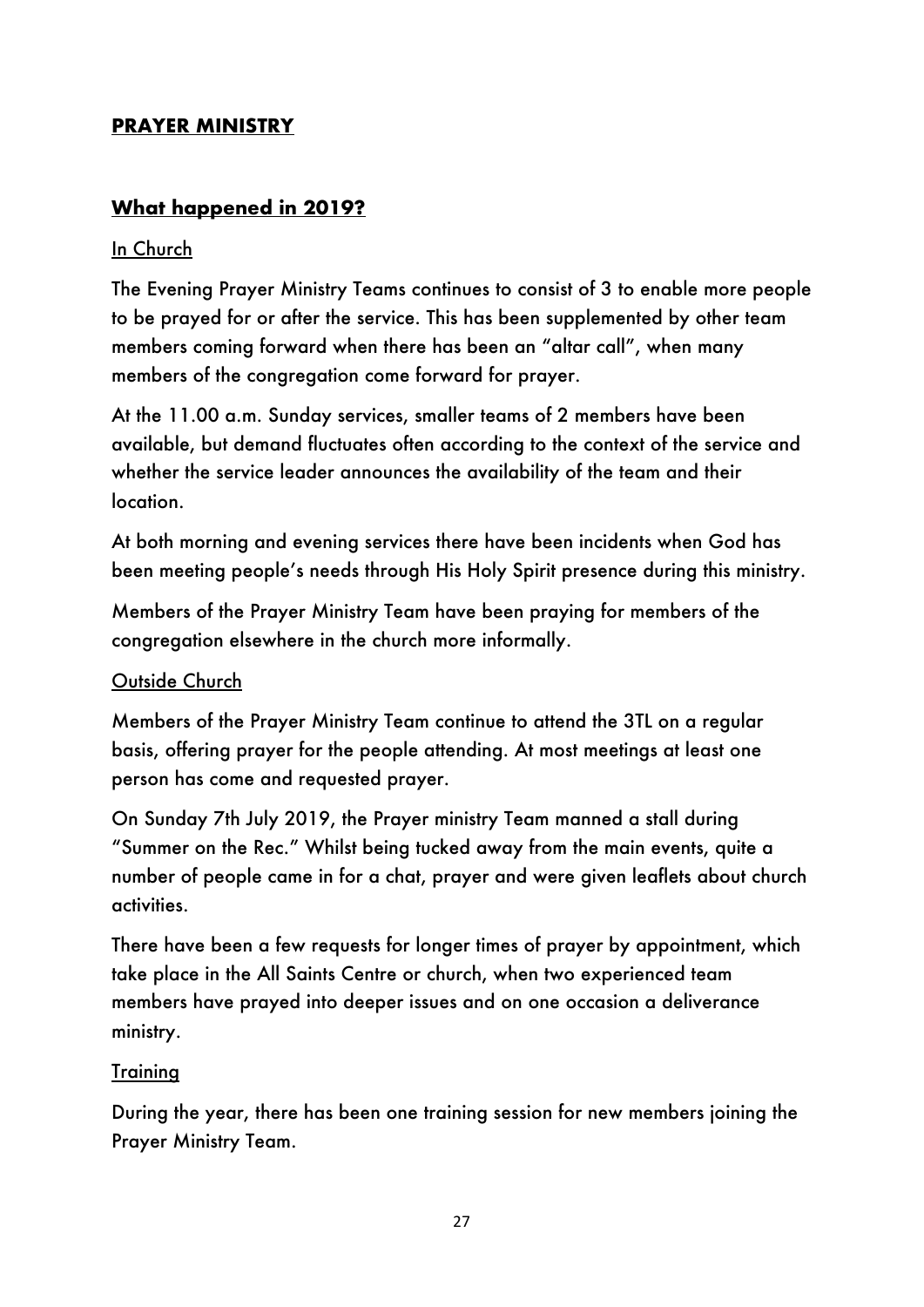# **What are your hopes for 2020?**

To see young people trained and equipped to pray for others, particularly for healing and blessing others.

*Don Hewit, Prayer Ministry Leader, February 2020*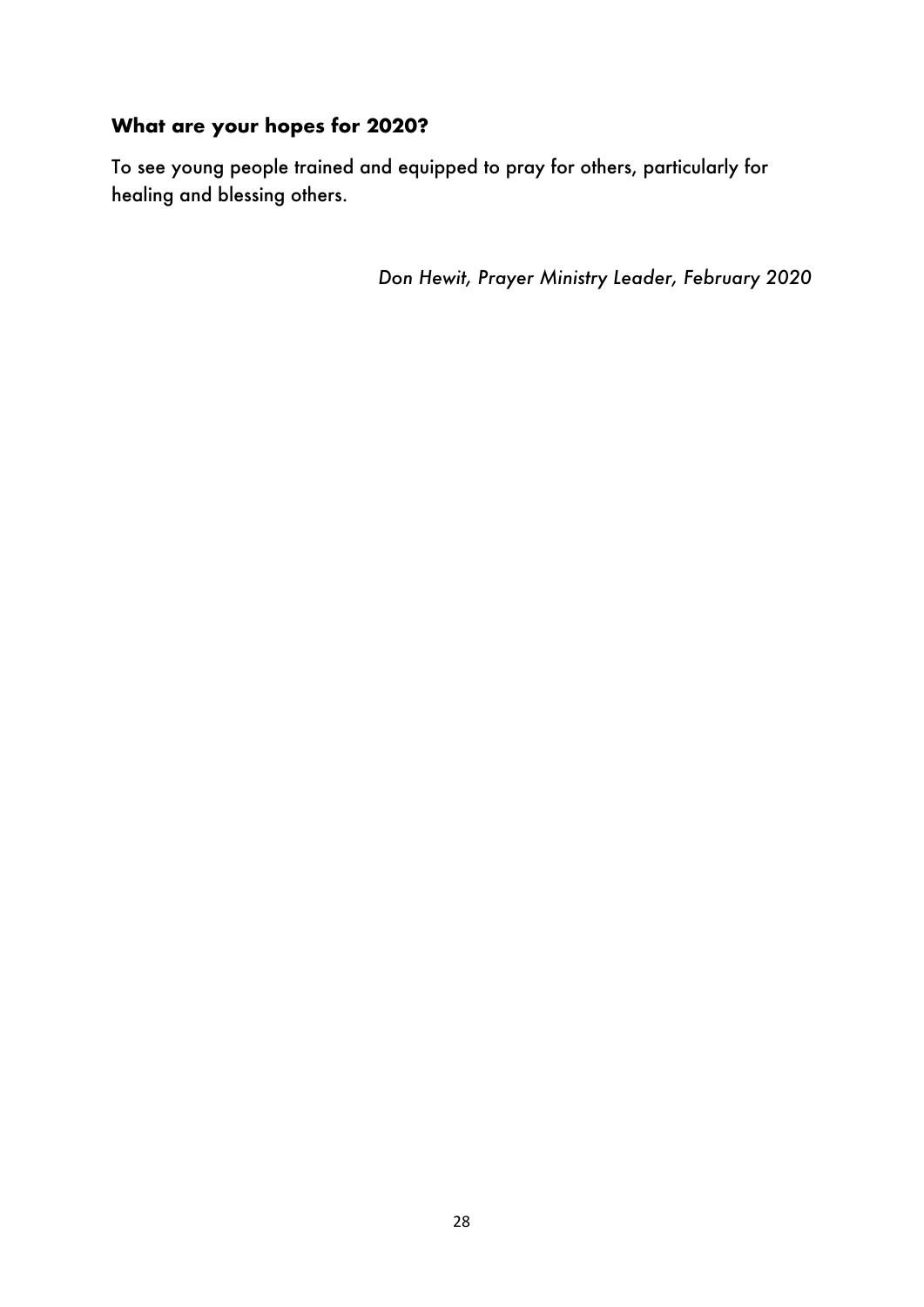# **ROCK (REIMAGINING OUR CHURCH FOR THE KINGDOM)**

## **What happened in 2019?**

2019 was the seventh year of activity focused the ROCK Project – the project to transform the church building into a versatile, comfortable, accessible, beautiful building that will enhance our worship, our growth in discipleship and our interaction with the local community and beyond.

Most of the year's activity has been focused on trying to secure planning permission from Bath & North East Council in respect of the proposed extension and some changes to the churchyard. This has not been an easy process because of the very conservative approach to change adopted by the Council officers. A third pre-planning inquiry was submitted in the first part of the year and further changes to the plans were made as a result of council officer comments. In August, a formal planning application was submitted together with 200 pages of supporting documentation. Since then there have been further discussions and further small changes have been made. In addition, the Council required the church to undertake a major survey of parking and traffic connected with church activities and to propose traffic mitigation measures for the future. The hope is that planning permission will be granted in the first quarter of 2020.

Meanwhile the Diocese (which is also a planning authority) remains broadly supportive of the plans and the financial pledges made in 2016 by members of the congregation continue to be very largely honoured, which is very reassuring.

#### **What are your hopes for 2020?**

Further appeals for funds (both internal and external) will be made during 2020 assuming that planning permission has been granted. There is more work to be done on the detail of the scheme especially the various elements of the church reordering but this should be completed by the end of 2020 and work could therefore start in 2021 if the funds are in place for all or some of the work.

*Tom Peryer, ROCK Team Chair, February 2020*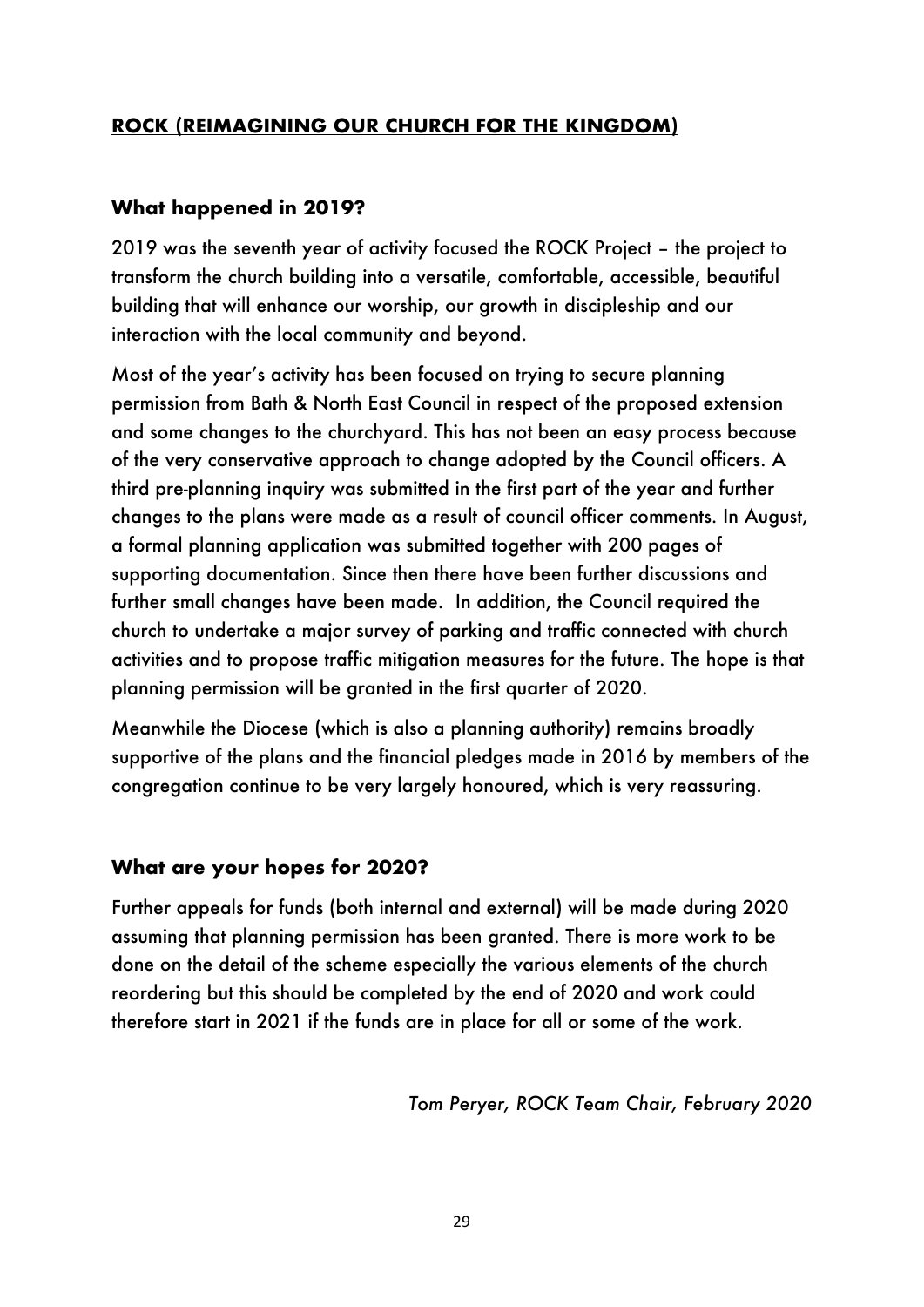## **ACCESSIBILITY**

#### **What happened in 2019?**

All Saints aims to be a welcoming and inclusive community enabling everyone to participate in our church life. We recognise that this can be challenging for some people especially those who live with a physical or learning disability or with other additional needs. We hope that each All Saints member or visitor is given a good welcome but we also seek to aid accessibility and in 2019 did so in the following ways:

Discoverers Group: this monthly group continued to meet during Engage services and is led by Fiona Day. This is a safe space for children with additional needs (such as autism) who may struggle with the other children's groups.

Transport: All Saints has a number of informal arrangements between members to help members of the church family who cannot travel independently to attend church services and meetings.

Life Project groups: All Saints encourages and supports the work of the Life Project with people with learning disabilities and their families in the Bath area. The adult Springs fellowship group meets in the Hub and since the move there two years ago is now outgrowing that space! The monthly MiniSprings groups for families with young children also meets at the Hub and every Tuesday the Hub is also the venue for a drop-in day supporting parents and carers of those with learning disabilities. This group is also thriving and providing crucial care to those who attend.

Pastoral Care and Friendship: this is often unseen by many but small groups offer key support to families who value it at critical times and this last year has included the joy of being alongside those fostering or adopting.

All Saints Centre: the work done this year to improve the sound in the Weston Suite has been greatly appreciated by those with hearing impairments and sensory processing difficulties.

#### **What are your hopes for 2020?**

1. Progress in the ROCK Project to ensure that in the future we welcome those with limited mobility through the same level access as everyone else, and not through the dark side door by the toilets.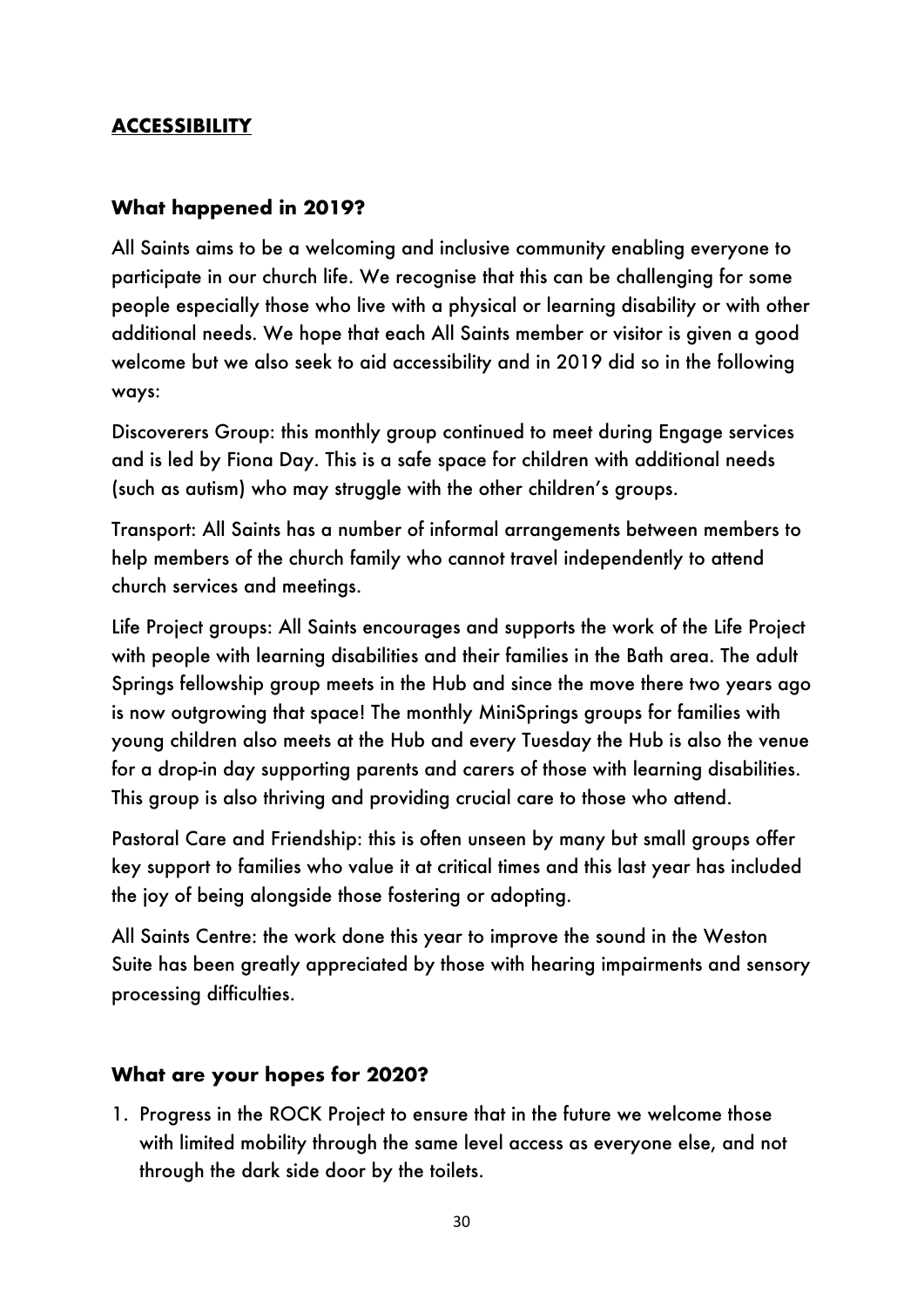- 2. Some fine tuning to the sound system in church so that those with hearing difficulties can hear clearly. Large print alternatives to be routinely provided for those who cannot see the screens.
- 3. Greater participation in services from the front by those with learning and physical disabilities.
- 4. Overall, I would like All Saints to become a place further enriched by those who, too often, are isolated and where we remove as many barriers as possible so that each person can be free to be themselves, giving and receiving within our church family and wider community.

*Sarah Couchman, Leader of Springs, February 2020*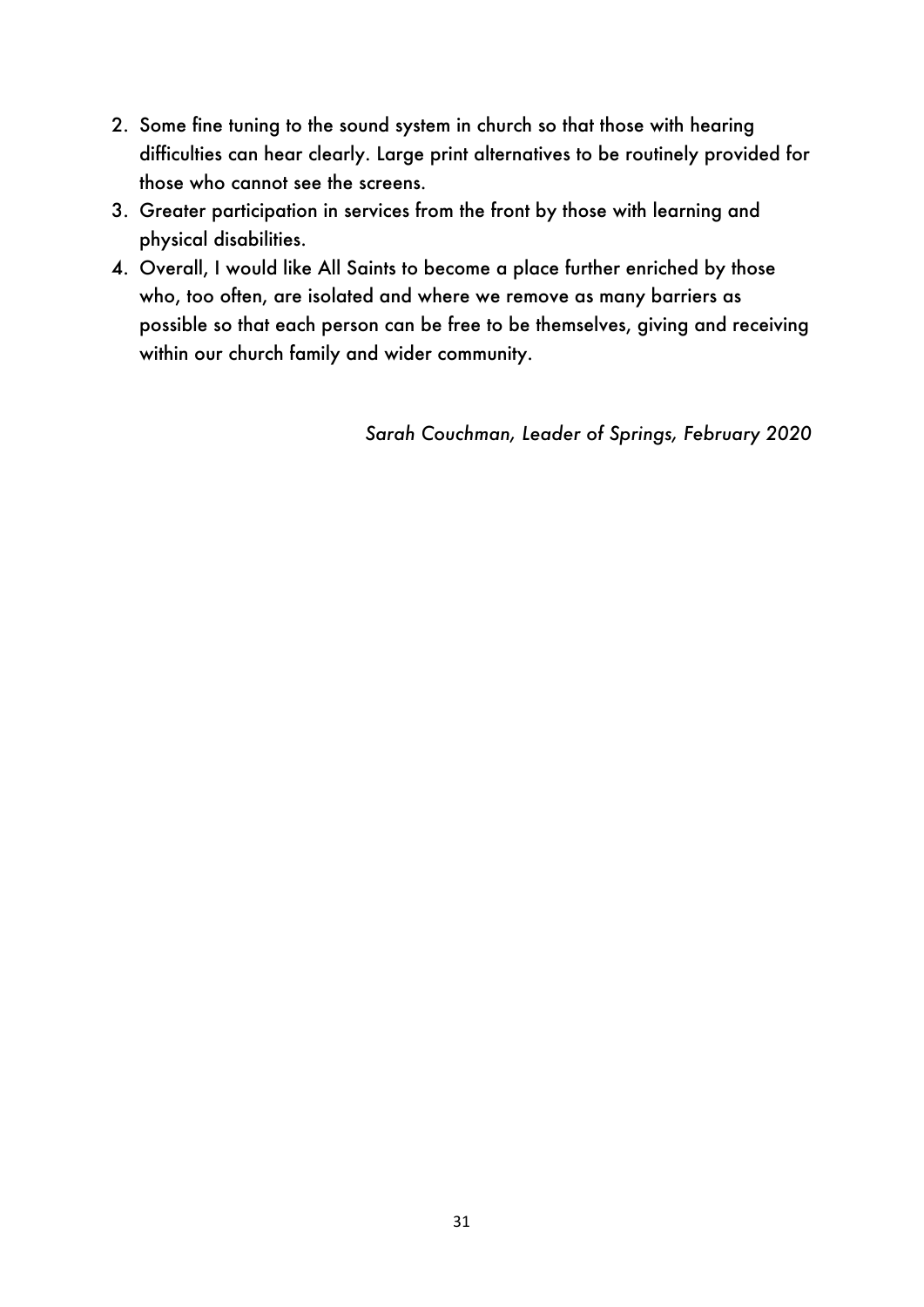## **MORE TO LIFE**

#### **What happened in 2019?**

More to Life is the name of the group that plans, encourages and organises events and activities in the Weston area that involve all our churches.

The group has members from All Saints, the Moravian Church, and Weston Methodist Church. We all share a desire to serve this area together, helping to build a stronger community, and to bring people into our churches.

What's On magazine: 3 issues were published, covering a wide range of upcoming events in the Weston and Newbridge area. Copies were distributed to the whole area by members of the 3 churches. What's On also provides local companies and organisations with the opportunity to advertise, and the advertising revenue usually covers most of the production costs.

Love Weston Café: the café takes place at the Moravian Church Hall every Friday from 9.00am to 3.00pm. It is very popular, with many customers every week, and is a key part of the local community. It is staffed by volunteers who are mostly members of the Moravian Church and All Saints.

Weston CHOP: the Weston Community House of Prayer was held every month, at the same time as 24 other CHOP's, one in each ward in Bath and the surrounding villages. Our CHOP is supported by people from many churches who all live in the Weston area. It is very dynamic and we pray for this area and for the City of Bath.

Cross on the Hill: for the first time we held a service at a cross on the skyline above the village on Good Friday. This will be repeated in future years.

Summer on the Rec: this was a major village event, bringing together many aspects of our village into a big fun day on the Rec. The day started with a multichurch service in the marquee.

Remembrance Sunday: The annual service around the war memorial was well attended by many people in the village, and continues to be an important event in the village calendar.

Future Weston: More to Life has provided initial support to the new Future Weston Community Association.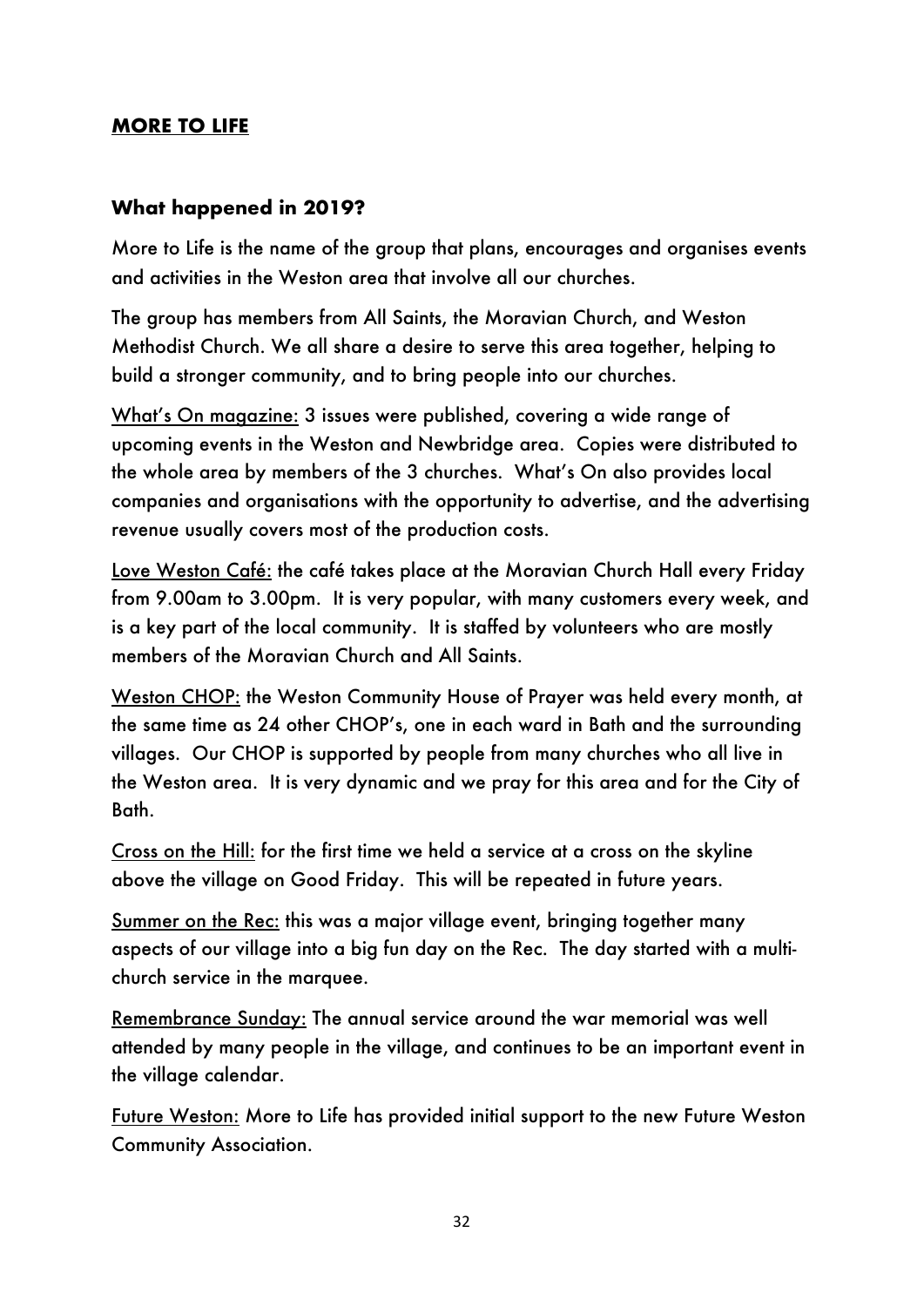# **What are your hopes for 2020?**

We plan to continue our mission to bring our churches together and to serve everyone who lives in the Weston area in as many ways as we can.

*Peter Heywood, February 2020*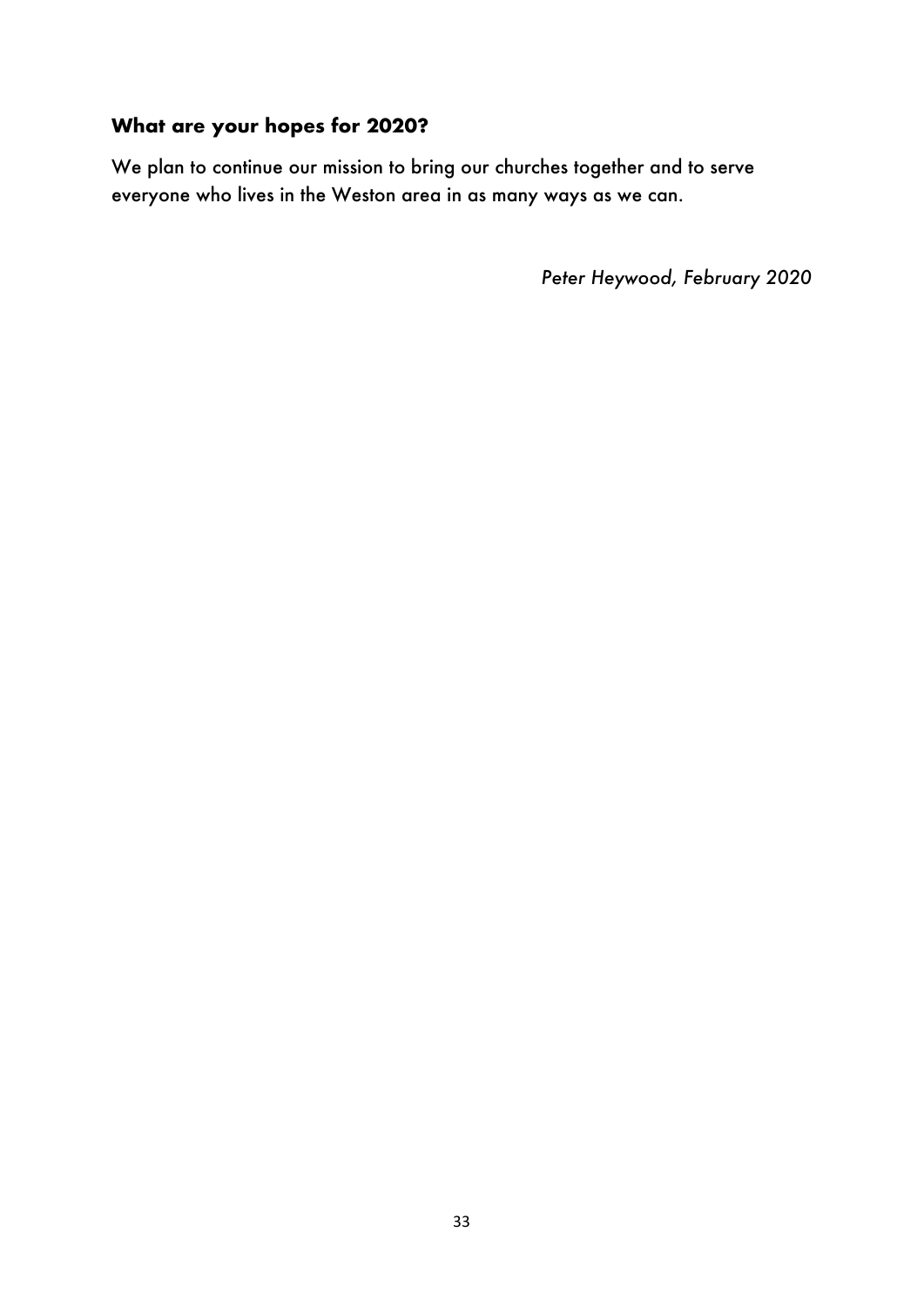## **OTHER GROUPS**

#### **Alpha Course 2019**

- Alpha Team Training Session held on Monday 7th January 2019
- Alpha sessions held in Church Centre Upper Room on Wednesdays (except half term) with 1 or 2 discussion groups
- 10 registered before the course online/offline
- 8 attended at different points
- 5 came on the first night
- Gender profile 5 ladies, 3 men. Age profile mid 30s through to 80s.
- 5 guests were brought by a member of the church
- 3 guests were not members of a church, but 1 was a regular attender at the 3TL lunch
- 1 guest was attending the course for the second time
- 3 Guests attended at least 10 out of the 11 sessions
- 5 guests attended the final week, with 4 out of the 5 were born again
- This included 1 guest who was healed of an ankle problem and having made a commitment, promptly organised a home Group for his non-Christian friends.
- Two guests have subsequently gone to be with the Lord, which emphasises the need to provide opportunities for unbelievers to find faith.
- Many church members provided cakes, transport and prayed for the course members, whilst the course was running.
- The Alpha Away Day was held at the Stable Barn in Burnett on Saturday 9th March 2019 with lunch provided.

I would like to thank members of the church community for their support, particularly George Mackintosh for the provision of the Alpha Away Day lunch, Tom and Wiola for the use of their home for that day. Also the many people who provided cakes, lifts for the participants and prayer support for the course. To quote an obituary, "He died with faith unwavering", which is a testimony to how effectively God uses this course and what a blessing it is to the many who attend it.

*Don Hewit, Alpha Course Leader, February 2020*